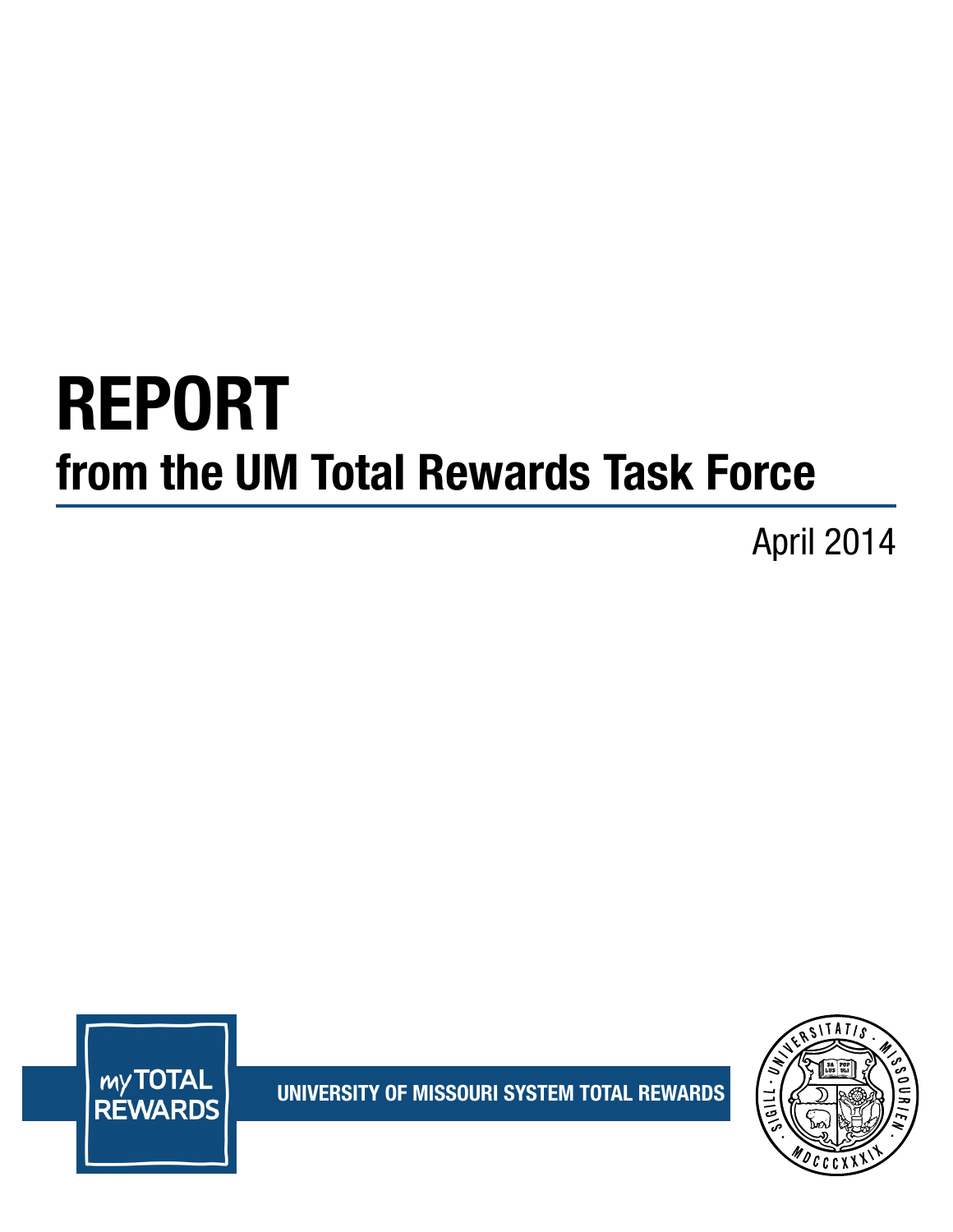# **University of Missouri Report from UM Total Rewards Task Force April 2014**

# **Background**

The University of Missouri (UM) Total Rewards Ad Hoc Task Force was formed in June 2013 to assist the Vice President for Human Resources in the development and communication of recommendations to improve the University's Total Rewards Program offerings.

Total Rewards includes all benefits and compensation for benefits-eligible faculty and staff (employees), retired faculty and staff (retirees), and their respective benefits-eligible dependents (dependents). Task Force members were selected from a pool of recommended and selfnominated candidates and chosen to appropriately represent the diversity within the University population. The selection process was designed to assure appropriate representation of generational, longevity, occupational, and location diversity. The Task Force membership is provided in Appendix B.

The following programs and plans for employees, retirees, and dependents were specifically included in the Task Force charge:

- Retirement plans
- Medical insurance plans
- Ancillary insurance plans (Long Term Disability, Dental, Vision, Life/AD&D)
- Tuition Reduction/Educational Assistance programs
- Post-retirement medical insurance plans
- Staff time-off programs

The University pays for a number of other state and federal programs such as Worker's Compensation, unemployment insurance, Medicare, and Social Security on behalf of its employees. These programs represent approximately 11% of the current total cost of benefits funded by the University. However, these legally required benefits were not included in the Task Force charge.

## **Task Force Guiding Principles**

The University's goal is to provide the best possible Total Rewards package for employees. The Task Force performed its work based on the following guiding principles:

 Retirement plan benefits for current employees and retirees in the Retirement, Disability and Death Plan and the Employee Retirement Investment Plan must not be reduced, and the viability of the retirement trust fund must be maintained. However, the Task Force may consider additional, equivalent-value choices with opt-out scenarios that may be attractive to employees.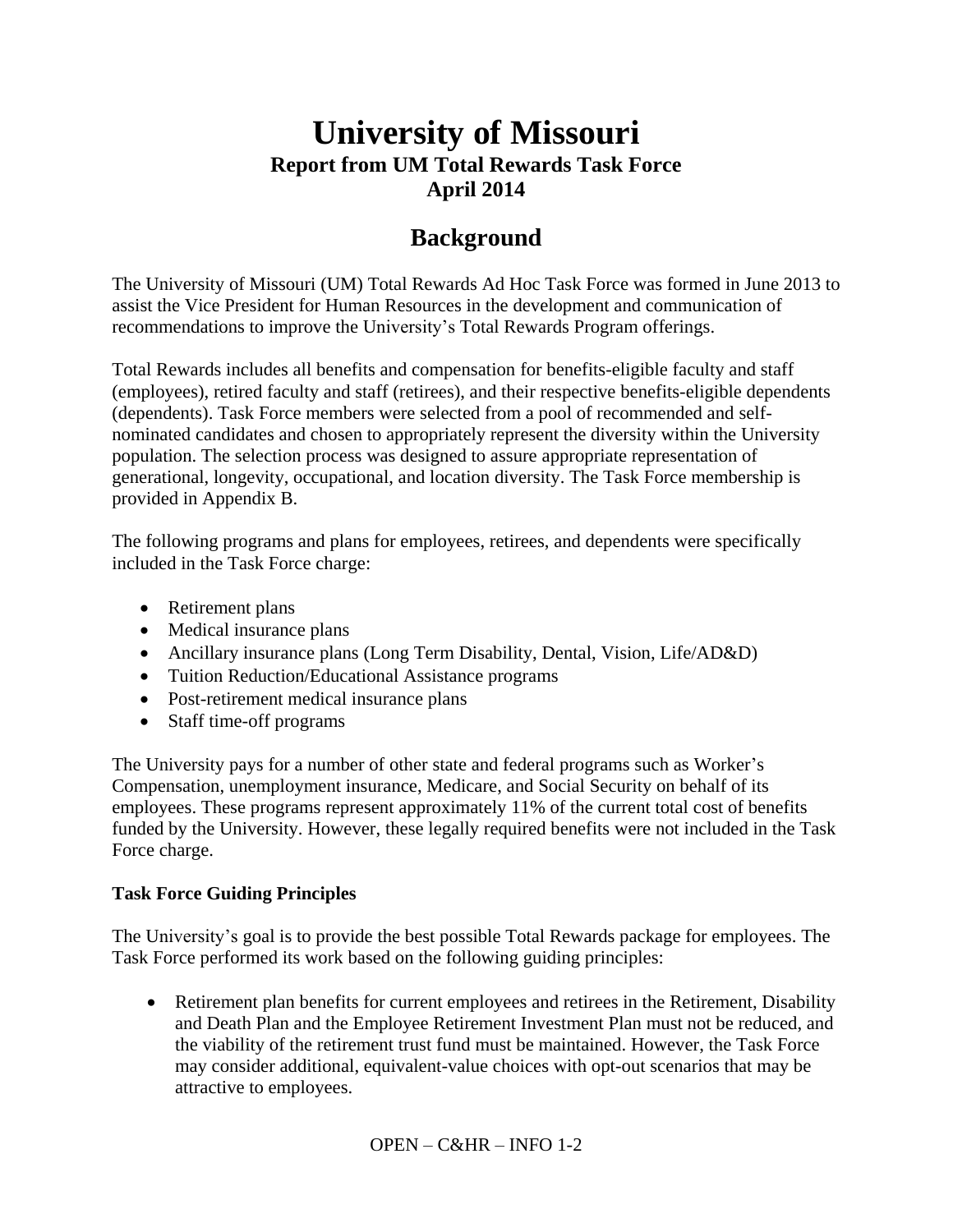- In combination with competitive salaries, benefit costs should be consistent with the appropriate industry or higher education peer group. Consideration will be given to current and expected employee and retiree costs with the goal to remain at or below appropriate cost benchmarks.
- The Total Rewards package must remain competitive with the University's peers for each major employee group, with specific benchmark institutions to be used for future comparisons. Similarly, consideration must be given to the impact of the Total Rewards components on the recruitment, retention, motivation, engagement, and performance of faculty and staff.
- Total Rewards should be considered of value by employees and retirees using preestablished measures while achieving the cost and competitiveness objectives as outlined above.
- The Task Force focus should be on overall plan goals, objectives, and types of plans within various cost structures, and not on plan design details such as medical plan premiums, deductibles, or contribution levels.
- The review should include efforts to increase cost predictability for the Total Rewards Program for both employees and the University.

# **Task Force Charge**

The University system and campuses have many great attributes: life-changing teaching and research, positive community impact (including public service and economic development), a diverse culture, world-class entertainment and athletic events, to name a few. However, there are two key areas of concern on which the Task Force was asked to focus:

- *Faculty and staff concerns:* Currently, even with a competitive benefits package, the University's non-competitive pay levels negatively affect employee perceptions of Total Rewards. In addition, a significant number of employees rate themselves as "unhealthy," with low participation in personal wellness programs. This self-rating places their engagement and productivity at risk.
- *Financial concerns:* The University faces unfunded pension and retiree medical liabilities of more than \$1 billion. To add further complexity, the projected growth in benefits costs is unsustainable. Rising health care costs plus a looming 40% health plan excise tax – also known as the "Cadillac Tax" – may create budgetary challenges in a few years. These and other revenue and cost challenges are making it difficult to fund University priorities.

In order to achieve the UM System's mission to discover, disseminate, preserve, and apply knowledge, the University must recruit, retain, motivate, and engage talented faculty and staff members, while at the same time maintaining financial discipline.

The Task Force was asked to develop directional recommendations that are purposefully broad in scope but intended to meet its charge consistent with its guiding principles. The Task Force understands and expects that these broad recommendations will be further vetted with stakeholders, including faculty, staff and retiree groups, and campus leadership. In addition, these broad recommendations will be further developed and analyzed by the UM Retirement and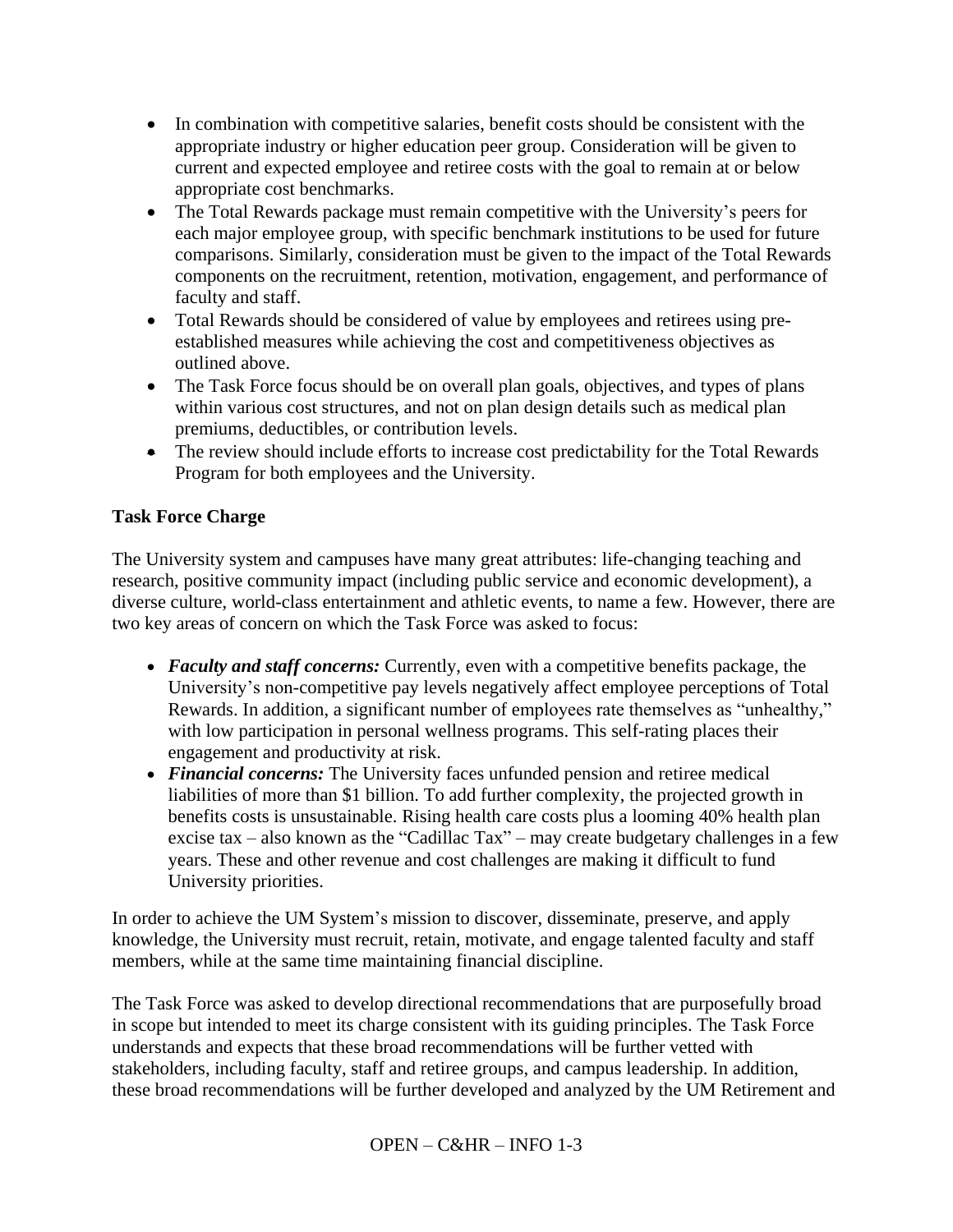Staff Benefits Committee, aided by professional experts for feasibility, reasonableness, and their "goodness of fit" with the UM Total Rewards Program.

# **Process**

Given the importance of its charge to all members of the University community and the impossibility of meeting all of the objectives and the individual needs of a diverse and constantly changing population, the Task Force is committed to providing transparency regarding its process, deliberations, findings, and recommendations. To that end, the following additional information is provided on the deliberations about the various recommendation options, the underlying data, and the bases for recommendations.

The Task Force commenced its work in July 2013 with a two-day educational session and met consistently each month for the remainder of its term. In addition to reviewing relevant literature, the Task Force was supported in its work by UM Human Resources, Finance, and General Counsel offices. A number of experts from across the campuses and outside the University presented information during the meetings. In addition, the Task Force interviewed leaders from each campus and the MU Health Care System to understand their views on benefits, and in particular the importance of benefits to faculty and staff recruitment and retention.

Employee pay comprises the largest component of the University's budget and operating expenses. Although not included within its charge, the Task Force reviewed the competitiveness of pay for each employee group relative to appropriate peers to better understand the role of benefits in fulfilling the University's strategic objectives. Both the cost and value of many University benefits are calculated based on individual pay. Therefore, fully understanding the relationship and interplay between pay and benefits was very important for the Task Force to complete its work. For example, any increase in pay automatically increases the cost of certain benefits (e.g., retirement, life insurance). Even though the University's benefits offerings are competitive with comparator institutions, because the actual value to the employee is pay-driven for many programs, the University is falling even farther behind in providing competitive combined pay and benefits (Total Rewards).

Task Force meetings focused on understanding the components that comprise Total Rewards and the challenges and choices available to the University and its employees for these programs. To assure confidentiality, the Task Force used de-identified data (including employee demographics such as pay, length of service, values, benefits enrollments, and age). See <http://www.umsystem.edu/ums/hr/isr/> for detailed information regarding the University's workforce demographics. While anecdotal information and historical perceptions play a role in understanding employee experience and individual values, the Task Force was careful to support conclusions with data.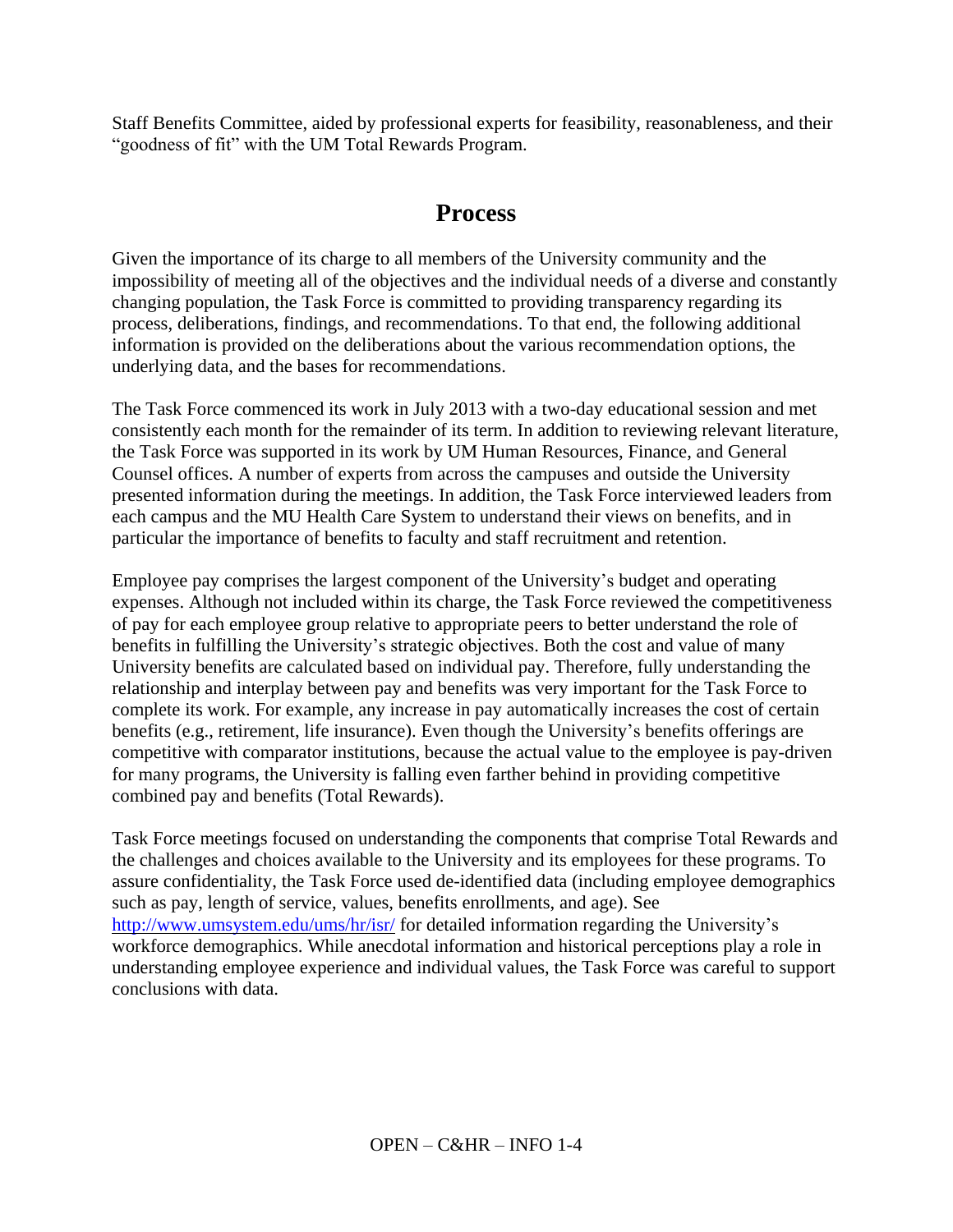# **Findings**

The Task Force identified a number of findings during the course of its work, which informed the subsequent development of its recommendations. Major findings are listed below.

# **Demographics**

The following information refers to the University's 19,200 benefits-eligible employees and more than 7,000 retirees. The Task Force acknowledges that a substantial number of part-time employees (including student employees) perform valuable services for the University but are not benefits-eligible and, therefore, not included in the Task Force's charge and findings.

Historically, employee demographics have been relatively heterogeneous. However, more recent trends reveal an aging workforce coupled with an increase in early career employees joining the University (Chart 1) as a result of turnover. Individual employee needs and values have become increasingly diverse and are subject to continued change during employment based on age and various life events (e.g., marital status, birth of a child, etc.). Thus, the value of the benefits programs to each employee varies not only across the employee population today, but also over time.

To better understand employees' needs, the Task Force identified and considered the following information about the University's employee population**:**

- About two-thirds of employees, or approximately 13,000, reside and/or work in or near Columbia.
- Of these 13,000 employees, about 4,500 work within the MU Health Care System. (The comparator groups for compensation and benefits for the MU Health Care System are other healthcare systems, and not higher education.)
- Of the 19,200 benefits-eligible employees, more than 13,000 are in staff (non-academic) positions.
- More than 5,500 employees are in academic positions and about 2,300 of those are tenured or tenure-track faculty members.
- The average employee age is 46 years old but 14,800 employees are at an age outside of the age  $40 - 49$  year cohort. About 75% of employees are in their 30s, 40s, and 50s, with the remaining population split between those in their 20s and those more than 60 years of age.
- The average length of service is about 10 years overall, with tenured and tenure-track faculty members averaging nearly 14 years and other academics averaging 6.5 years.
- More than 25% of tenured and tenure-track faculty are at or close to retirement.
- About 57% of employees earn less than \$50,000 per year.
- About 44% of employees are paid hourly and thus eligible for overtime; the remainder are paid an annual salary.
- Overall employee turnover is about 8%, which is comparable to other higher education institutions. However, turnover rates vary dramatically by years of service and employee group. The highest turnover, as much as 20% during the first year of service, occurs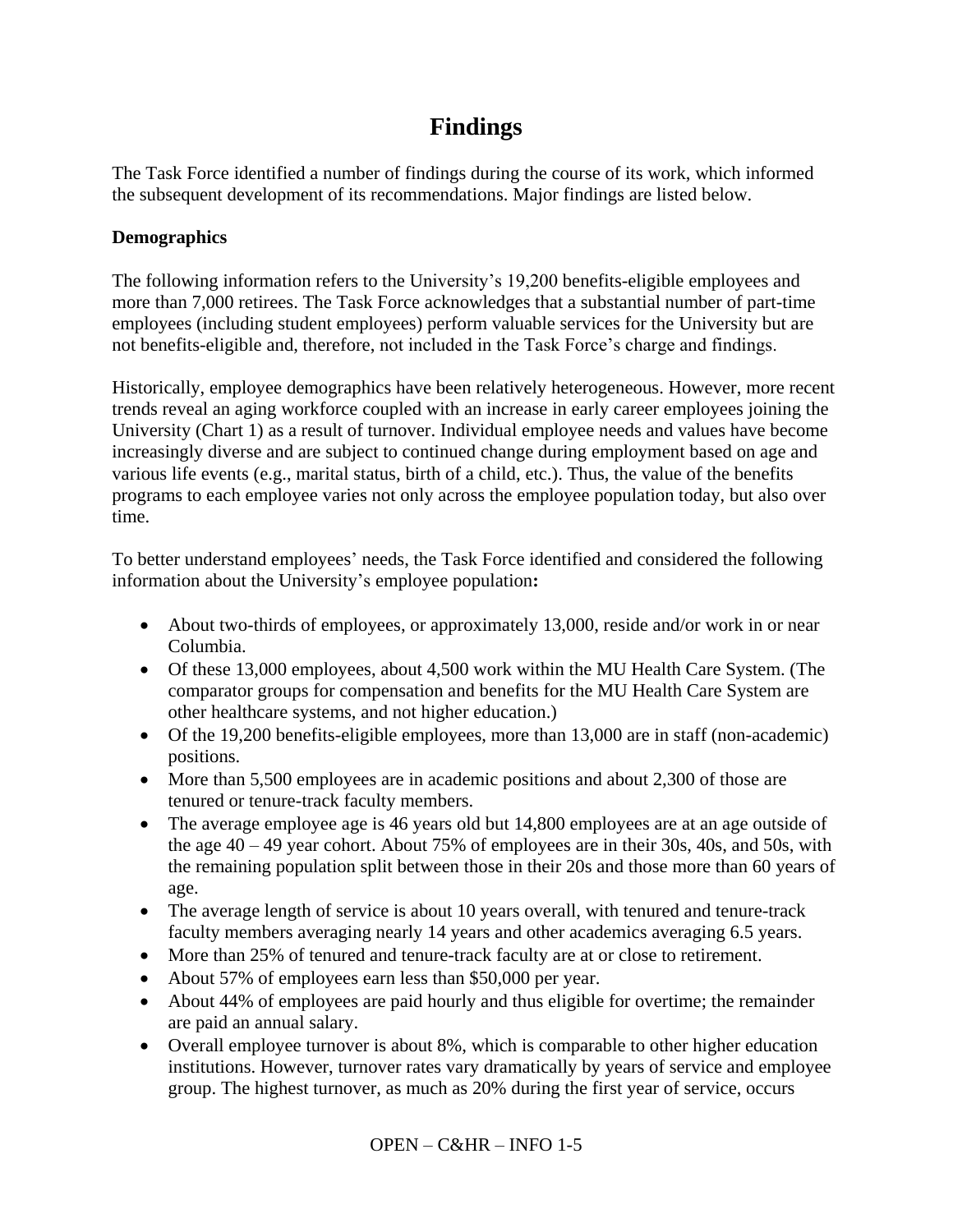among the lowest paid staff. The lowest turnover, fewer than 1%, occurs among tenured faculty.

- Turnover for employees who have reached the five-year vesting mark in the retirement program is 7% lower than for those who are not vested, with the majority of turnover occurring in the first two years of employment. Turnover drops significantly for all employee groups at five and 10 years of service.
- Surprisingly, some employees terminate employment just prior to important service milestones, such as just prior to reaching retirement plan eligibility at age 55.
- About 20% of employees stay at the University long enough to receive an unreduced retirement benefit (e.g., at least age 65 with at least five years of service).

We hire smart, capable, diverse individuals at every stage in the employee life and career cycle. Many decide well for themselves with respect to employee benefits; many do not. Employees have varying experience, confidence, and time availability for benefits decision-making.

# **Historical pay and benefits decision practices**

Employee pay is the largest component of the University's budget and operating expenses, totaling more than \$1.3 billion in fiscal year 2013 (Chart 2). Pay was 49% of the University's total operating expenses in FY 2013, with an additional 14% of operating expenses for benefits costs (Chart 3). Therefore, any decisions about pay or benefits and projected growth regarding pay or benefits, either separately or in combination, will have a substantial financial impact on the University and its employees.

Historically, benefits decisions have been made with two primary objectives: rewarding longterm service and offering all employees the same benefits, regardless of employee group or geographic location. Those objectives may have served the University well in the past but are misaligned with the University's strategic objectives and employee needs and values moving forward.

The University (similar to other public employers) has relied on its presumably generous benefits offerings as an offset to lower pay. However, findings show that the University's benefits offerings are competitive with comparator institutions, but are not overly generous. And for many employee groups, the University's pay structure has significantly lagged its peers. Overall, UM faculty pay is below market, with MU last among the Association of American Universities (AAU) public higher education institutions, and the other campuses lagging similarly behind their peers. In order to reach pay levels comparable to our peers, the University would need to invest in excess of \$20 million (Chart 4). The University faces similar challenges for staff pay, although the investment needed to address the problem is less costly than for faculty (Chart 5).

A 2010 survey of University employees in all age groups indicated that pay was by far the most valued component of their Total Rewards Package.<sup>1</sup> Further, a Towers Watson Survey<sup>2</sup> of U.S. employees found that individuals rate pay as one of their top two considerations for both

 $\overline{\phantom{a}}$ 

 $^1$  Hewitt 2010 University Pay and Benefits Study

<sup>&</sup>lt;sup>2</sup> Towers Watson 2012 Total Rewards Survey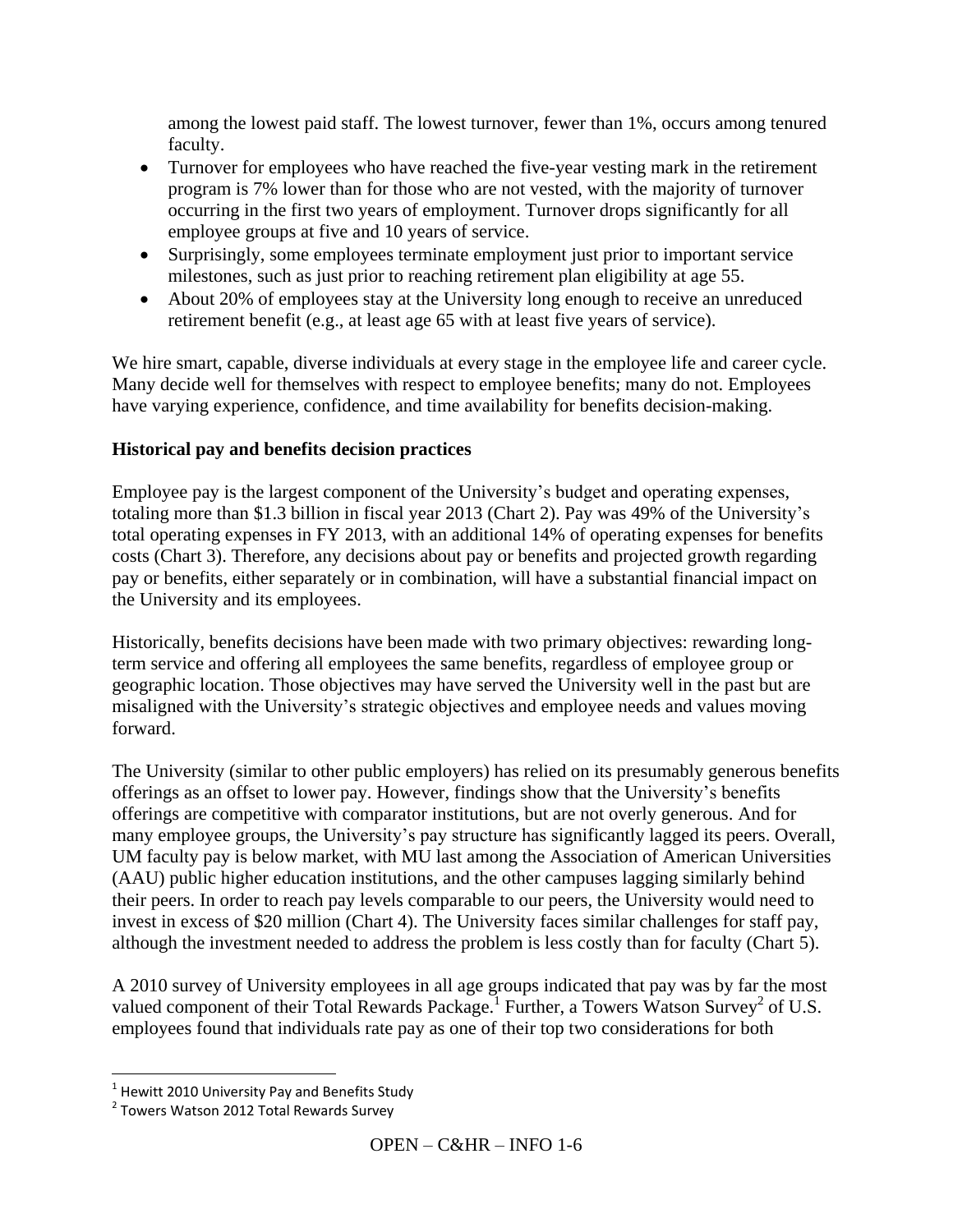recruitment and retention. Pay is also the aspect of total compensation most often and easily compared by employees, especially at the time of hire.

# **Employee definition of benefits**

Traditional benefits programs consist of insurance programs and retirement plans, which are funded through the University's benefits rate. However, employees consider many additional aspects of the work environment to be "benefits," regardless of the funding source. These other "benefits" include parking, tuition assistance, access to recreational facilities, flexible work schedule/place, daycare, and group rates on other voluntary insurances and programs (e.g., discounted legal services, home/car insurance, etc.). The segmenting of benefits offerings and communication about these other "benefits" makes it difficult for employees to grasp what is and what is not included in their Total Rewards package. In addition, the lack of an integrated approach means that some employees may not be aware of these additional benefits.

## **Benefits funding and costs**

The University has faced a variety of financial pressures for many years. Those pressures have grown significantly the past five years, and include flat-to-declining state support for higher education, overall public pressure to reduce costs and keep tuition affordable, and a volatile investment market. These financial pressures have resulted in the need to reallocate funds to meet increasing expenses and to fund strategic priorities. Significant increases in benefits costs have directly reduced the amount of funds that would otherwise be available for strategic campus initiatives, including increasing employee pay.

The University's benefits plans are funded as a percentage of employee pay and managed centrally. The "benefits rate" is established annually by collecting cost and enrollment information about each benefits plan and coverage levels and averaging costs across the entire employee population. Because the benefits rate is charged for each employee, individual units or departments are not charged nor credited for cost variances due to individual employee enrollment choices or other demographic differences (e.g., age) that drive benefits costs. The base benefits rate for FY14 is 27.7% of pay. FICA is charged as a separate percent of pay (7.65%) as required by federal law, so the total benefits cost contributed by the University on behalf of its employees for FY14 is 35.35% of pay.

The projected growth in benefits cost is unsustainable. Since 2003, the University's benefits rate has increased by \$191 million, growing from 22% of pay to more than 35% in 2014 (Chart 6). With no changes, the benefits rate could reach 40% of pay by 2017. At the current level of employee pay, each percent increase in the benefits rate is \$12 million in new required funding. Importantly, benefits rate increases do not equate to an increase in benefits value. The most recent and projected annual increases are required to maintain the value and plan designs at the current level of benefits. Failing to increase the future benefits rate would mean less competitive benefits, and ultimately less competitive overall Total Rewards, unless there are substantial changes to the benefits structure.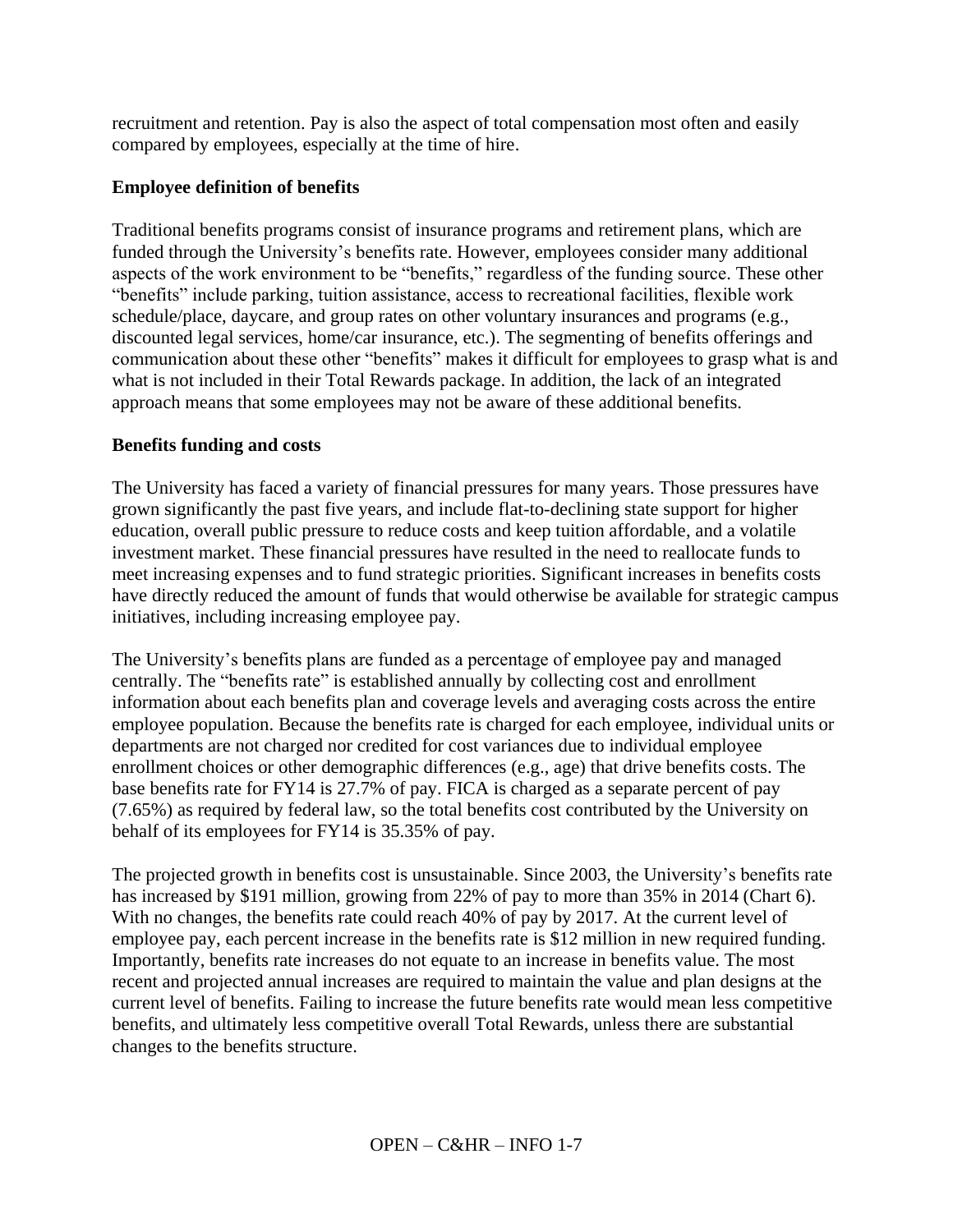UM is not unique in the growth of benefits costs; our benefits rate or total spend on benefits is comparable to industry standards. A 2013 Department of Labor report,<sup>3</sup> representing data through the third quarter of the year shows that benefits costs as a percent of pay, averaged 31.1% for higher education and 30.9% for all industries as compared to the University benefits rate of 27.7%. Further, an external 2013 comparative study with 15 higher education benchmark institutions indicated that the University's benefits are competitive overall, with death benefits and retiree medical benefits exceeding those of other institutions in the study (Chart 7).

The two largest components of benefits costs are medical insurance plans and retirement plans. Together these plans make up 83% of the total cost of benefits (Chart 8). For this reason, the Task Force focused most of its efforts on these two areas. As described below, the projected growth in the cost of maintaining current benefits in these plans will negatively impact the University and its employees, who share in these costs.

# **Employee medical plan findings**

Employees experience medical plan costs in two ways: through monthly premiums and out-ofpocket medical expenses such as deductibles and co-pays. The premiums are set annually, but out-of-pocket costs vary widely among employees, depending on how they and their dependents use medical services.

The University offers employees the choice of two medical plans. About 91% of employees participate in these plans. Of those, about 40% select coverage only for themselves; the rest also cover dependents. The majority select the Preferred Provider Plan (PPO), *my*Choice. This PPO plan allows employees to choose their providers from a broad network and requires little out-ofpocket expense other than small co-pays and deductibles and some prescription drug costs.

A small but growing number of employees select the high deductible plan, *my*Options, which allows access to a broad network and includes a health savings account. It has a higher deductible than the PPO plan but lower monthly premium deductions. Also, the University funds a portion of the health savings account.

## *Premium cost sharing*

The premium cost share for the PPO is 73% University and 27% employee (Chart 9). The premium cost share percentage favors the high deductible plan (80% University / 20% employees). Overall the University's plan value, including contributions and plan benefits, ranks in the middle of the 15 comparator institutions. 4

To illustrate the medical premium cost sharing between employees and the University and further examine the cost trend, Chart 9 compares medical premiums for 2004 vs. 2014. In 2004, the monthly family medical premium was \$947.50: the University paid \$658.82 (70%) and employee paid \$288.68 (30%). In 2014, for essentially the same coverage, the monthly family medical premium is \$1,486.42, with the University paying \$1,085.08 (73%) and the employee paying \$401.34 (27%). While the employee is paying more in real dollars in 2014, the University

 3 2013 Department of Labor Employer Costs for Employee Compensation (ECEC) report

<sup>4</sup> Aon Hewitt 2013 Benefit Index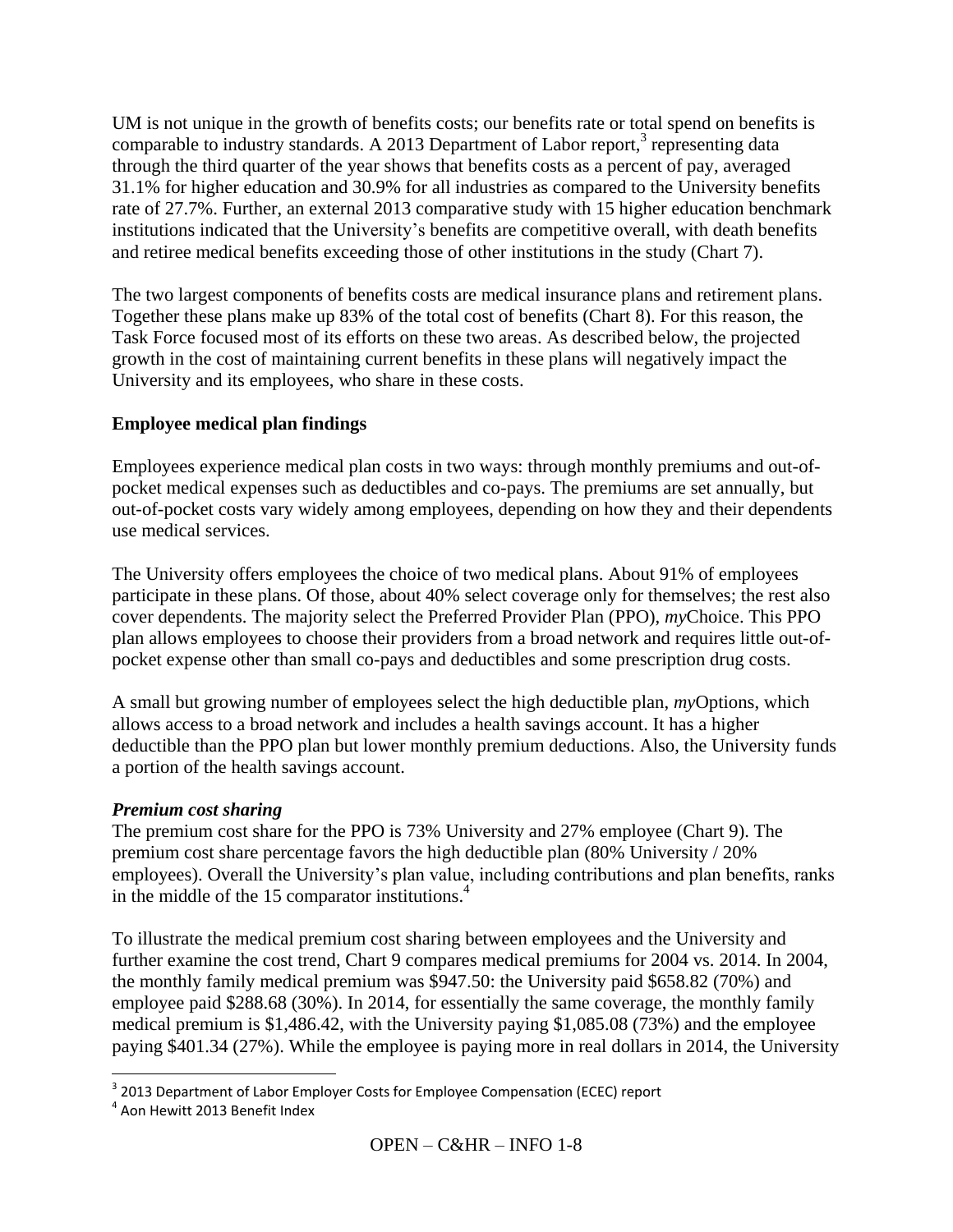has increased its share and reduced the employee's share of the total cost in this period. Interactions from various employee meetings suggest there is limited employee awareness of the University's significant and increasing contribution and an assumption that employees pay most, if not all, of medical premium increases.

Medical premiums, and the University contributions, are the same for all employees who select the same medical plan, but there is a disproportionate impact on lower-paid employees since the medical premium makes up a more significant percentage of their pay (Chart 10).

Medical premiums are set annually based on the previous year's claims experience and expected increases in medical trend and/or utilization. In years for which premiums collected exceed actual claim costs, excess funds are carried forward to the following year to offset premium increases. This offset directly benefits employees by reducing premium increases that they would otherwise have had to pay. However, they may not be aware of this, and thus may not understand the extent of the actual increase in medical trend.

## *Medical plan cost drivers*

The increase in the cost of the University's medical plans is not the result of plan performance or increased levels of benefits, but rather reflects several cost drivers.

# *National health care cost increases*

Based on a 2013 health care performance study,<sup>5</sup> the University has 15% lower costs than other public plans (Chart 11) and is 11% more efficient. This efficiency translates into a cost savings or avoidance of \$23 million annually for the University and its employees. Relative to top quartile performers in the same study, the University's total program is 2% more efficient. However, despite performing in the top quartile, the University's medical plan costs have continued to escalate for both the University and employees.

## *Federal and state legislative changes*

Legislative changes have required numerous revisions to the University's medical plan designs and eligibility criteria. The most significant changes have occurred as a result of federal legislation, the Patient Protection and Affordable Care Act (PPACA), which required changes beginning in 2010 with additional requirements through at least 2018. The current annual cost of the PPACA to the University's medical plans is more than \$3 million per year, and will increase again in 2015 when medical eligibility is expanded to include some part-time employees.

Of specific concern is the excise tax, commonly referred to as the "Cadillac tax," to be applied to high-cost medical plans in 2018. The definition of "high-cost" is set by the PPACA, and is likely to apply to the majority of employer plans based on current plan designs and cost structures. The University's plans, on average, are expected to reach the excise tax threshold during 2020, if the threshold does not change. However, some University employees (e.g., those with higher Flexible Spending Account (FSA) elections and/or family coverage) will reach the threshold sooner, creating additional tax liability for the University starting in 2018. Estimated liability is as low as \$.8 million in 2018 and, if no plan design changes are made, expected to grow to \$24 million by 2024.

 $\overline{a}$ <sup>5</sup> Towers Watson 2013 Health Care 360 Performance Study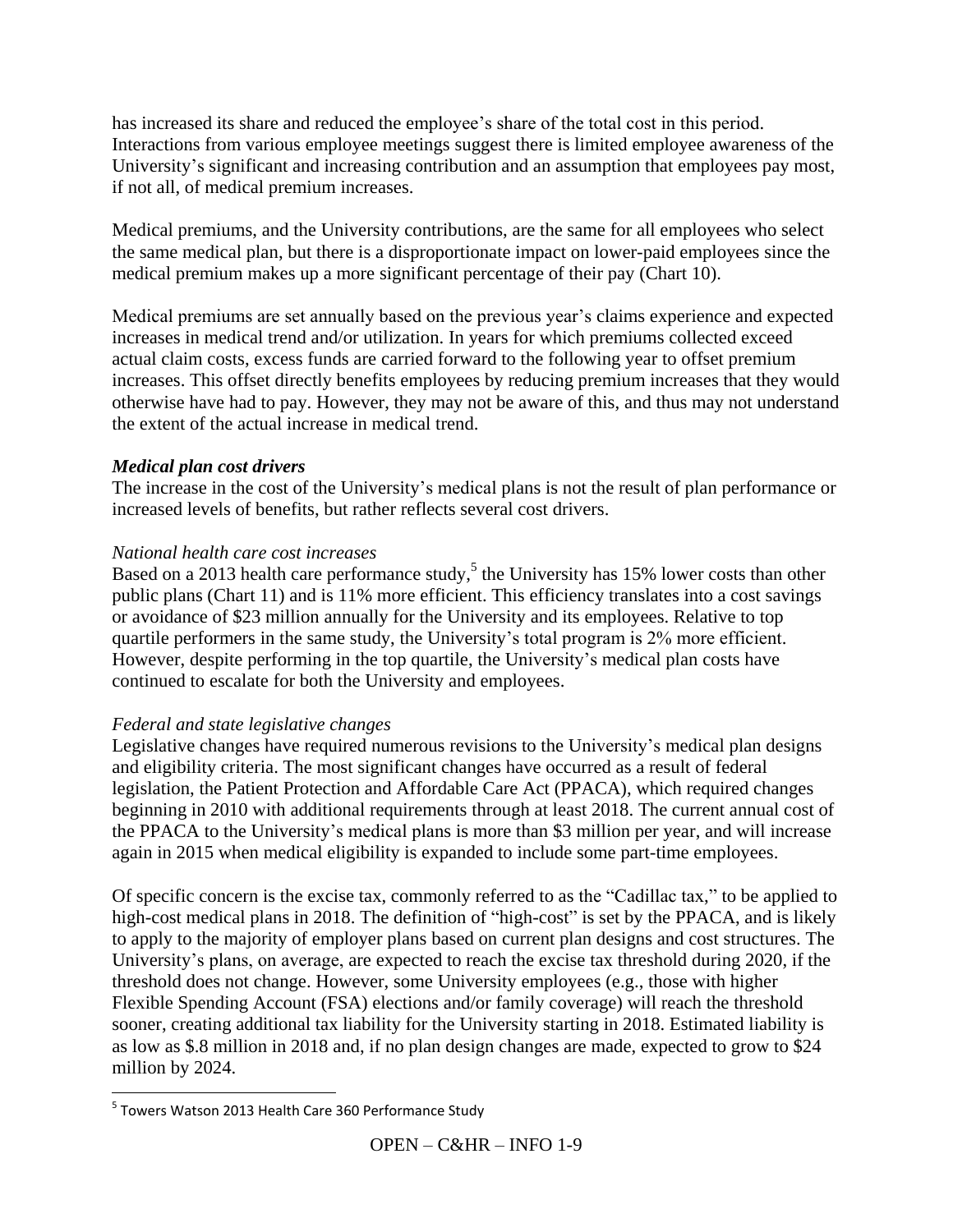#### *Employee health status*

In a survey of University employees, more than half of those who responded rated themselves as somewhat unhealthy, with 56% indicating that they do not eat a healthy balanced diet and exercise regularly, and 35% indicating that they do not get appropriate preventive health screenings.<sup>6</sup> An analysis of the University's de-identified medical claims by the Health Management Research Center at the University of Michigan shows that for an employee with more than two risk factors (e.g., obesity and high blood pressure), the excess cost per employee can range from \$1,663 to \$4,441 more than for employees with one or no risk factors (Chart 12).

For the past two years, the University has offered employees enrolled in the medical plan a \$100 incentive for completing simple wellness activities. Despite numerous communications and outreach activities, fewer than 30% of employees complete the activities and receive the \$100 incentive for participating in the annual health screening and health assessment.

## **Healthy workforce findings**

Research shows that a healthier workforce is more engaged and productive. As the use of qualification requirements for wellness incentives expand, organizations are employing data and metrics to strengthen the relationship between their medical plans and wellness/health management activities to achieve improved employee health. A 2013 Towers Watson Survey<sup>7</sup> identified a variety of specific strategies that employers are using, such as taking advantage of new care delivery models and treatment settings, encouraging employee engagement and responsibility, and tying employee contributions to successful completion of certain healthrelated tasks.

To encourage employee wellness, the University developed the T.E. Atkins Healthy for Life (Healthy for Life) program in 2004. The program provides health assessments and screenings, wellness education and programming and support for physical activity to University employees. In 2011, the Healthy for Life program was integrated with the medical plan and alignment between the two programs continues.

The UM Culture of Health Council<sup>8</sup> has identified the following five priority areas deemed important for creating a culture of health. The Task Force endorses continued organizational support for these priorities:

- *Be Active*: Encourage and support physical activity and movement during the workday.
- *Eat Well*: Make healthy and accessible food options available on campus.
- *Work-life Fit*: Offer flexibility in when and where we do our work, which supports all aspects of our lives (work, family, and community).

 6 Hewitt 2010 UM Pay and Benefits Preference Study

<sup>&</sup>lt;sup>7</sup> 2013 Towers Watson Employer Survey on Health Care

 $^8$  The Council was formed in 2012 and is comprised of faculty, staff and HR representatives from each campus and the hospital. Their purpose is to educate, inspire and support the employees of the University in their efforts to be healthy and productive at work.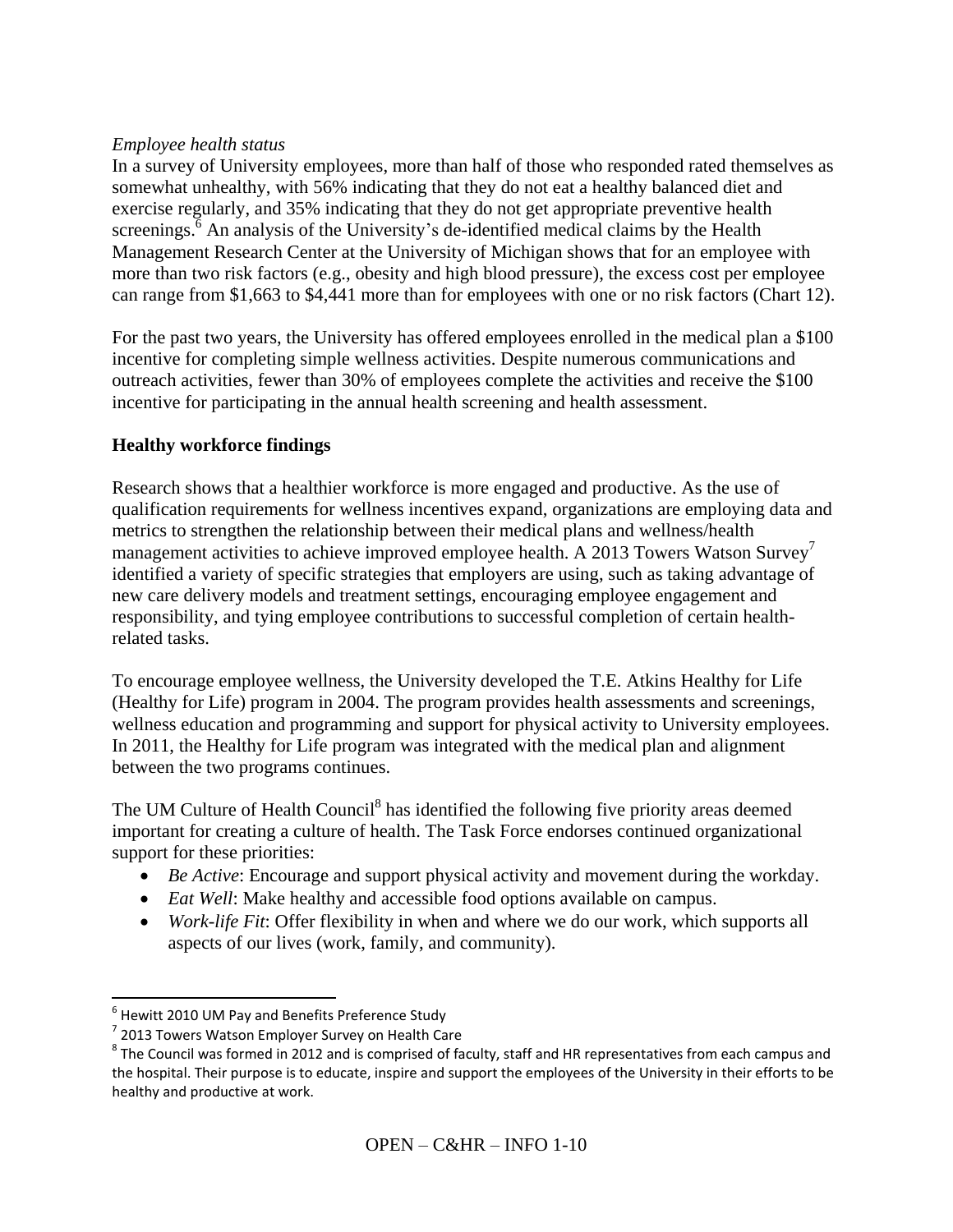- *Work Healthy:* Provide ergonomic and technology support that lets us move, be healthy, and do our jobs better.
- *Empower and Appreciate*: Help us feel empowered and appreciated by the organization.

# **Retiree medical plan findings**

Retirees are an important part of the University culture and continue to serve the University in a variety of ways after leaving employment. Retiree medical benefits were developed and subsidized by the University to ensure retirees have access to affordable medical care in retirement.

University retirees are offered medical plan coverage at the time of retirement. If they elect not to enroll, or to enroll and later drop coverage, they are not allowed to return to University medical plans unless they show proof of continuous coverage in a comparable plan. About 70% of retirees are currently in a University-sponsored medical plan, and about 43% of those cover at least one dependent. Many University retirees choose to waive University coverage and may purchase comparable or better coverage for less cost through groups such as the American Association for Retired Persons (AARP). In the past 10 years, significant improvements have taken place in the accessibility and quality of post-65 retiree medical products available on the open market. The market for pre-65 retirees is less mature but expected to improve with the public Health Insurance Marketplace [\(www.healthcare.gov\)](http://www.healthcare.gov/).

## *Retiree medical plan subsidy*

 $\overline{\phantom{a}}$ 

The University's retiree medical plan subsidy is based on age and years of service at retirement. For example, an employee who retires at age 65 with 30 years of service is eligible for 66.7% University premium subsidy. In comparison, an employee who retires at age 60 with 10 years of service is eligible for 36.5% University premium subsidy.<sup>9</sup>

The average University premium subsidy for retirees is 50%. The University's retiree subsidy is significantly higher than comparator institutions (Chart 7), providing access to coverage for retirees and surviving spouses for life. Almost half of the comparator institutions in the same study provide no retiree medical plan. Even those comparator institutions who offer a retiree medical plan most often require retirees to pay the entire premium cost. Nationally, of the 45 million Medicare participants, fewer than 6 million are also covered by an employer-sponsored medical plan.<sup>10</sup>

Notwithstanding differing needs, the University currently offers retirees under age 65 the same options as employees (see employee medical plan findings above) under the same premium schedule, although the University premium subsidy may be less. However, claims costs for these pre-65 retirees are 155% higher than those of employees; thus, pre-65 retiree costs are also subsidized by the premiums employees pay.

<sup>9</sup> For an eligible pre-Medicare retiree in the *my*Choice Plan who retires at the highest subsidy level, the University would pay 73% of the premium and the retiree will pay 27%. A post-Medicare retiree at the highest subsidy level would have 66.7% of the cost paid by the University. At the lowest subsidy level the University would pay 27% for a pre-Medicare retiree and 36.5% for a post-Medicare retiree.

<sup>&</sup>lt;sup>10</sup>Towers Watson 2013 Health Care 360 Performance Study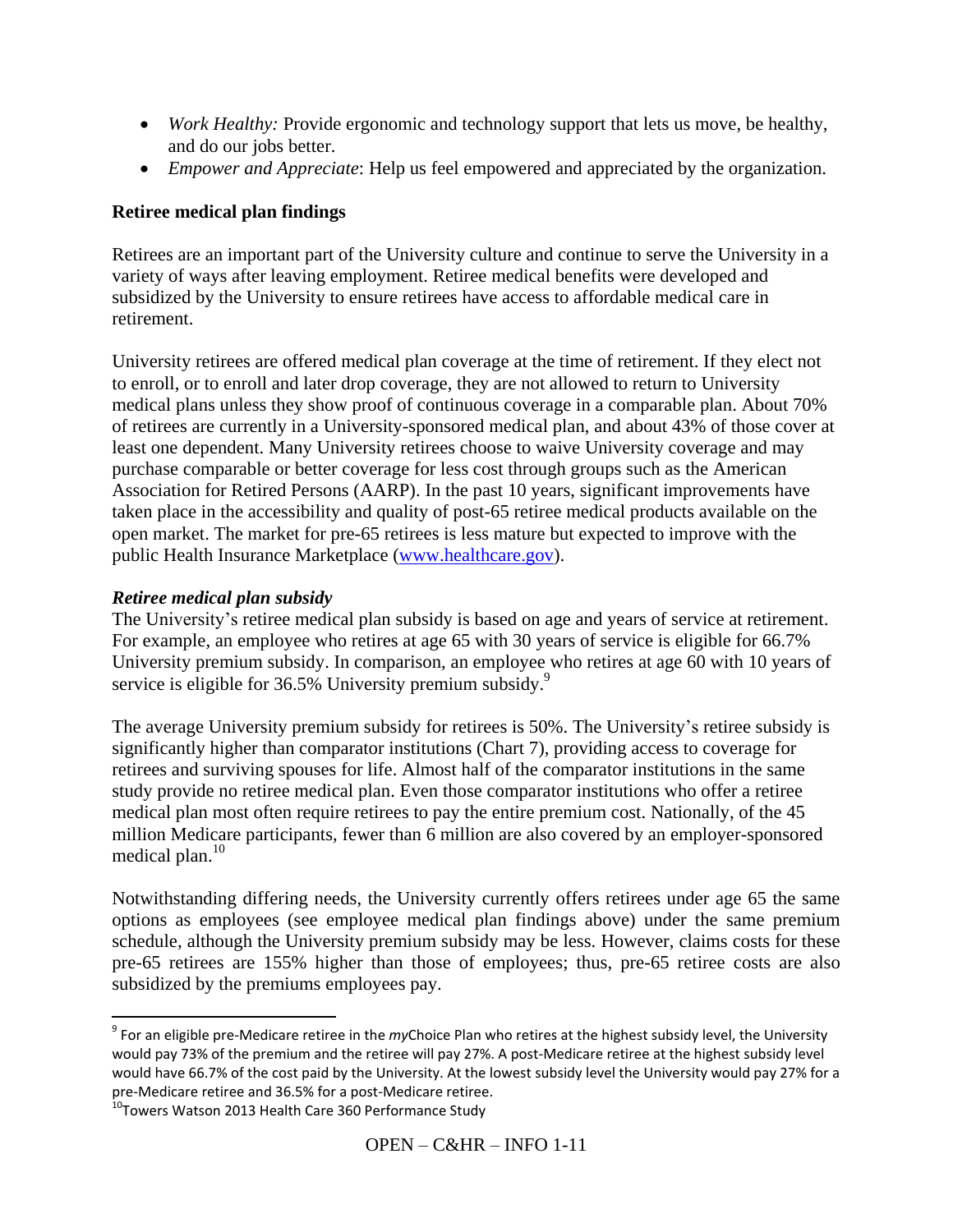## *Retiree medical plan coverage*

The University's retiree medical plan for those who are age 65 and older differs from that of its comparator institutions. Most retiree plans (both employer provided or available on the market) are Medicare Advantage or Medicare Supplement plans. It is helpful to understand the Medicare options in order to compare and contrast the various plans available to those who are age 65 and older.

The federal government provides Medicare coverage to eligible retirees. Retirees at age 65 or older receive Medicare Part A (primarily hospital expense coverage) and pay for Medicare Part B (primarily physician expense coverage). Some also elect one of the Medicare Part D prescription drug plans. Medicare Part D has a coverage gap or "donut hole," based on total prescription drug costs. The coverage gap begins after retirees and their drug plan have spent a certain amount for covered drugs and continues until the retiree's medical expenses reach the catastrophic level. Then, the coverage gap closes. However, Medicare is closing the "donut hole" in prescription drug coverage by 2020. This means that viable prescription coverage will be provided by Medicare, resulting in a reduced need for employer-sponsored retiree drug plans.

The University's plan is a medical carve-out plan, which means it only covers the cost differential between the Medicare rate and the University's discounted rate, if one exists. This is often less generous than a Medicare Supplement (Medigap) plan, which pays for most healthcare costs that Medicare does not cover, such as co-payments, co-insurance, and deductibles. The University's plan is also less generous than a Medicare Advantage plan, a private plan that covers all services covered by original Medicare, replaces an individual's Medicare Part A and Part B coverage and usually provides additional benefits.

The University retiree medical plan covers claims that are incurred during international travel, specifically those services received outside the continental U.S. that would be covered within the continental U.S. This is different than Medicare, which in most situations does not pay for healthcare or medical supplies received outside the U.S. However, some Medicare Supplement and Advantage plans currently offer coverage for foreign travel. Single trip insurance is also available from independent companies.<sup>11</sup>

The biggest value for retirees covered by the University retiree medical plan is prescription drug coverage because the plan limits retiree out-of-pocket costs by covering the "donut hole" and prescription drug deductible in Medicare Part D drug plans. Not surprisingly, annual retiree prescription drug costs are significantly higher than those of employees, with an average \$2,058 per retiree per year versus \$732 per employee per year.

## *Unfunded retiree medical plans liability*

Other Post-Employment Benefits (OPEB) is the funding liability for benefits that an employer offers to an employee at retirement (such as medical, dental, and vision insurance). For the University, OPEB includes the liability for the retiree medical plans. The University, like most other institutions, has funded retiree medical costs on a "pay-as-you-go" basis – essentially

 $\overline{\phantom{a}}$  $11$  Centers for Medicare & Medicaid Services: Medicare Coverage Outside the United States http://www.medicare.gov/Pubs/pdf/11037.pdf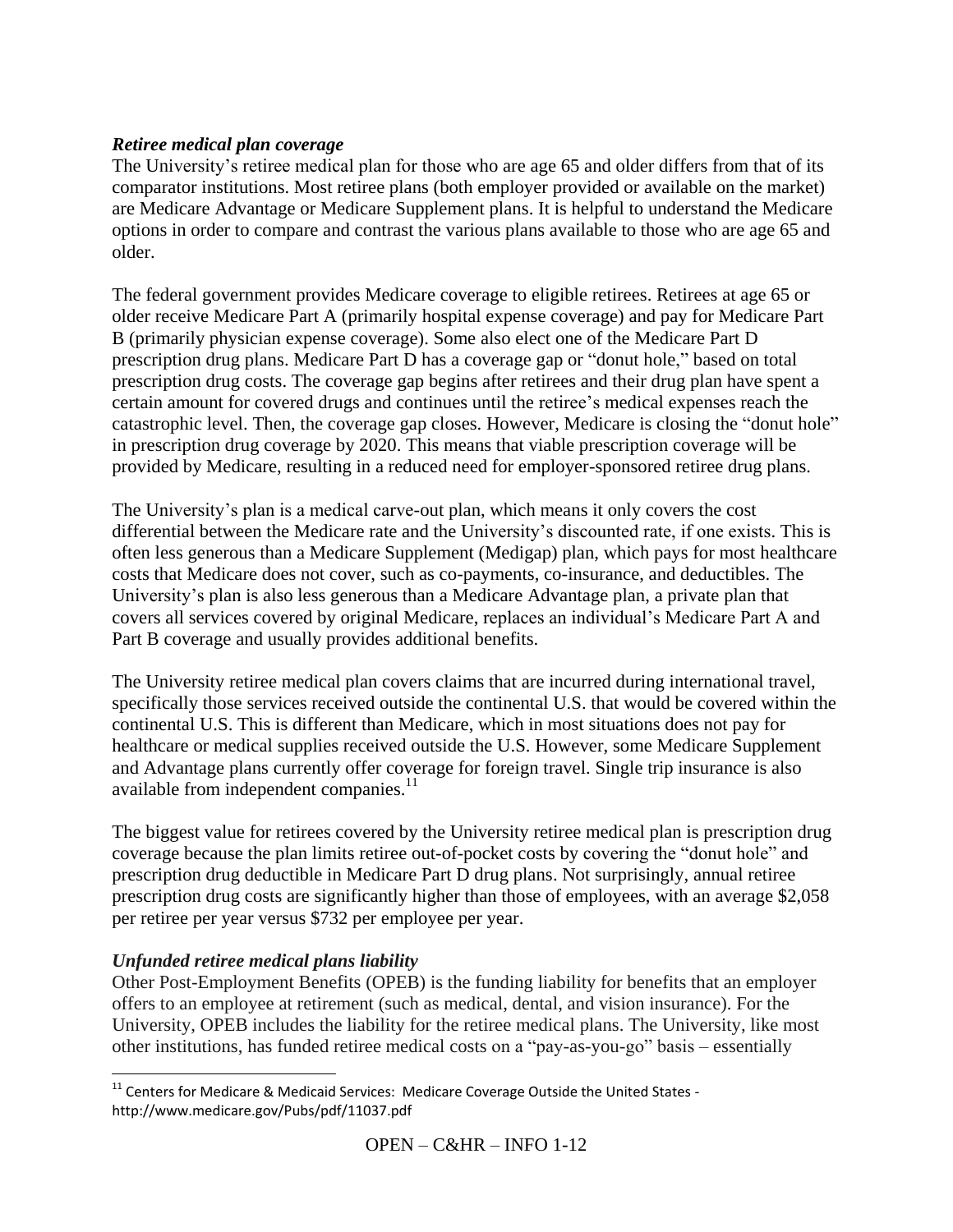covering each year's costs, but not setting aside reserves to fully fund the accrued future liability. Current accounting guidance requires the difference between the annual required contribution and the "pay-as-you-go" practice be recognized as a liability. This liability increases every year. The full unfunded liability is currently not required to be reported on the University's balance sheet, but is expected to be required in the near future. If no changes are made, the combined unfunded liability for the University's retiree medical plans OPEB could reach \$1 billion in the next five to seven years (Chart 13). This could lower the University's credit rating and reduce its capacity to borrow funds.

## **Retirement Plans**

The University maintains two core retirement plans. The Retirement, Disability and Death Benefit Plan (RDD), a traditional "pension" defined benefit plan, has been in existence more than 50 years. Beginning October 1, 2012, all new hires are covered under a different core retirement plan, the Employee Retirement Investment Plan (ERIP). This newer retirement plan has both a Defined Benefit (DB) and a Defined Contribution (DC) element, with essentially half of the retirement benefits coming from each. The DB element within the new plan uses the same retirement trust as the original pension plan. Thus, the University manages a single DB plan that provides different benefits for RDD participants versus ERIP participants.

The University contribution to the two core plans is about the same, although the University's DB contribution varies primarily due to investment returns, whereas the DC amount varies only when employee voluntary contributions require changes in University matching contributions. Importantly, the University funding for the two plans is blended, with the required funding determined as a percentage of pay across the total employee pay base.

## *Defined benefit plan funding*

The University's DB plan funding relies heavily on investment returns. Volatile financial markets combined with historically low interest rates have increased the financial pressure on DB plan funding, requiring additional monies to be diverted from strategic priorities to maintain and adequately fund the plan. In addition, the DB plan has grown in size as the number of employees and retirees have grown. As a result, the DB plan is now almost larger in assets than the University budget.

Employees contribute to the DB plan regardless of whether they are in the RDD plan or the ERIP (1% of salary up to \$50,000 and 2% of salary after \$50,000). Prior to 2009 when the employee contribution began, the University was one of the few pension plans in the country that did not require an employee contribution.

The University's contribution to the DB plan is recommended each year by an external actuary. The recommendation provides the percent of pay required to maintain the funded status of the plan, and the amount varies each year primarily based on investment returns. The University's pension plan has been well managed. Unlike many public pension plans, the University has always contributed the recommended annual funding throughout its existence.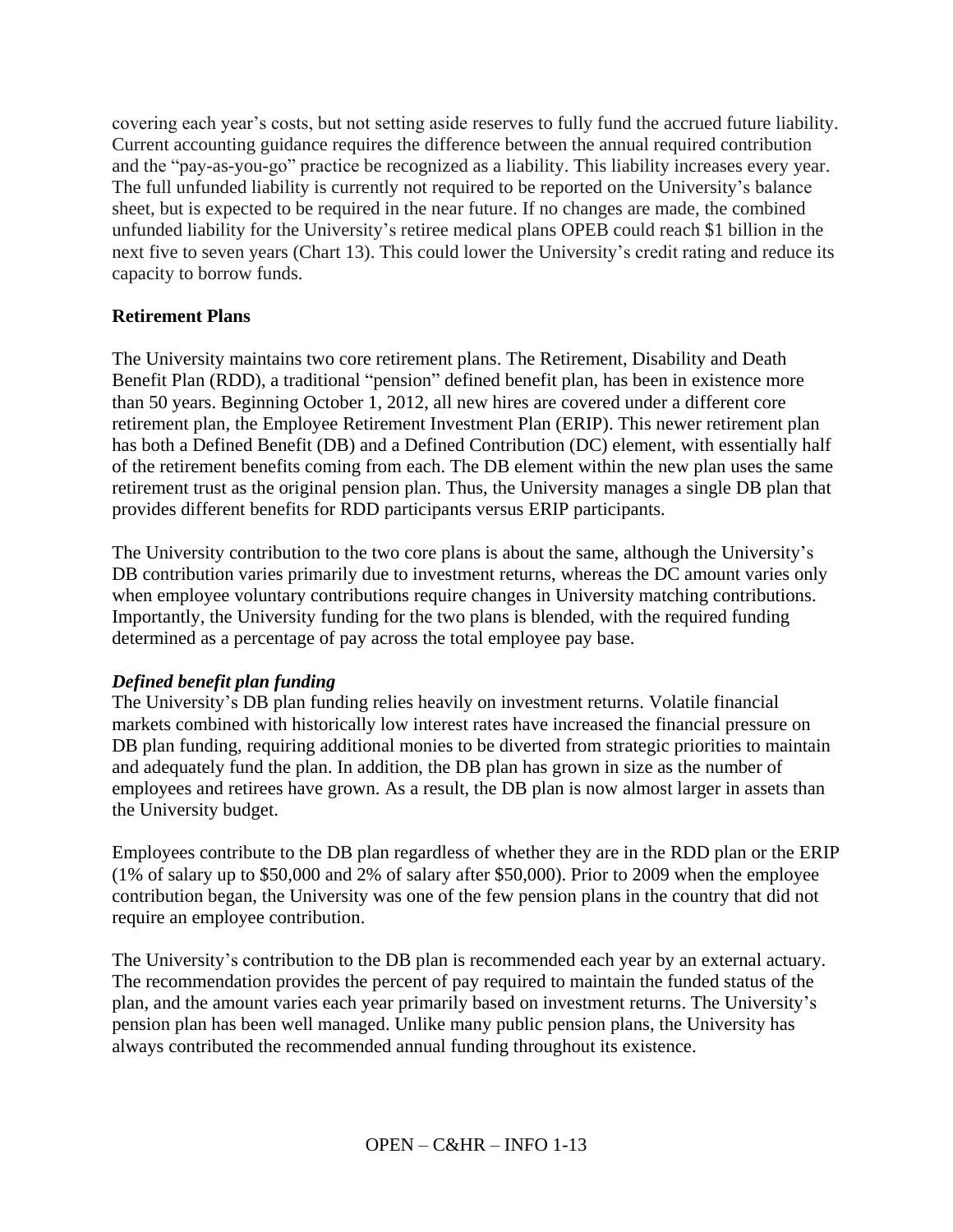# *Unfunded defined benefit plan liability*

In 2008 and 2009, historic downturns in the stock market created unprecedented investment losses which could not simply be overcome by increasing in the University's annual contribution. This created a large unfunded liability.<sup>12</sup> Changes in the Governmental Accounting Standards Board (GASB) reporting requirements for pension plans now require the University to include this unfunded liability on its balance sheet. In the past, this liability has been a disclosure contained in the notes to the financial statements. And, similar to the OPEB requirements described above under *Unfunded retiree medical plans liability,* this change in accounting standards could lower the University's credit rating and reduce its capacity to borrow funds.

The current unfunded liability is approximately \$500 million, and ultimately represents an obligation of the University. Just like ordinary debt, the unfunded liability must be paid back. In simple terms, the annual payment on this debt is what has significantly driven up the University's annual contribution requirement to the pension plan.

Under current generally accepted pension accounting methodologies, the unfunded liability is amortized over a long period of time (similar to a typical mortgage). As a result, less than 2% of the unfunded liability is paid off in a given year. The unfunded liability is primarily affected by the investment returns over or under the plan's assumed rate of return. When actual investment returns exceed the assumed rate of return, the unfunded liability shrinks and the annual payments required to pay down the debt will be reduced. However, when actual investment returns are less than the assumed rate of return, the unfunded liability grows larger and the annual debt service payments will go up.

## *Other factors to consider*

Following are other important factors to consider regarding the retirement plans:

- A Towers Watson Study<sup>13</sup> found that employees rate retirement benefits sixth out of seven for job attraction factors and seventh out of seven for retention factors. In the same study, employees rated base pay/salary first for attraction and second for retention.
- During the Task Force interviews with campus leadership, concern was expressed regarding the complexity of the University's new core retirement plan and the difficulty in explaining it to employees. Most campus leaders also agreed that pay is by far the most significant incentive for faculty and staff candidates to accept offered positions.
- The University is one of only two institutions among 15 peer comparator institutions to offer a defined benefit plan to faculty, with most comparators offering a defined contribution plan. 14
- The new retirement plan, ERIP, has about 3,000 participants. Taking into account projected turnover and new hires, about 85% of employees are expected to be in this plan by 2034.

l

 $12$  A pension plan's unfunded liability is the difference between the net present value of all future plan obligationsboth to existing employees and current retirees–and the value of investments currently set aside to cover such future obligations. When the future obligations exceed the value of investments set aside, an unfunded liability exists.

<sup>&</sup>lt;sup>13</sup> Towers Watson 2012 Talent Management & Rewards and Global Workforce Study

<sup>&</sup>lt;sup>14</sup> Aon Hewitt 2013 Benefit Index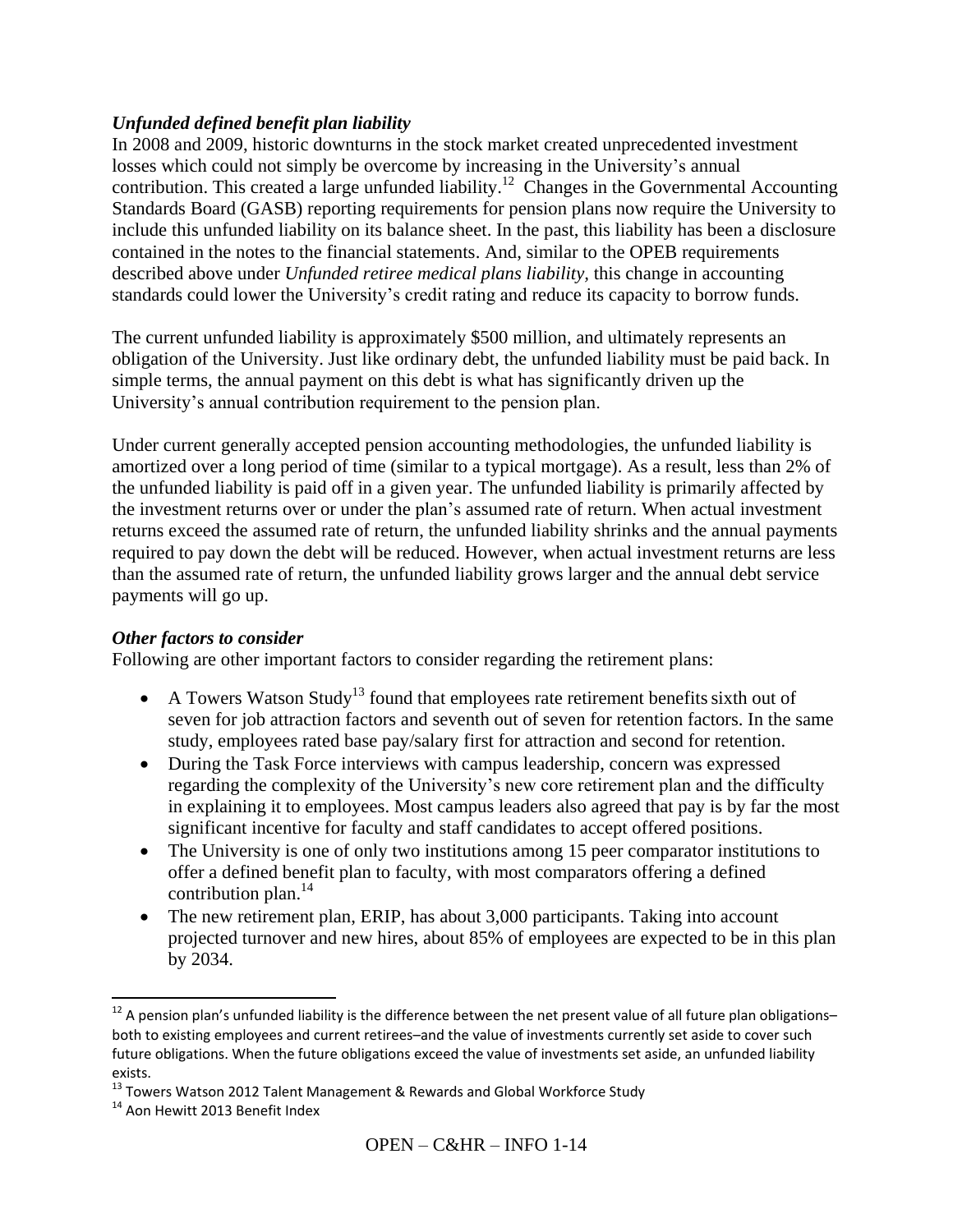• The ERIP incorporates a best practice that is unusual among higher education institutions. New hires are automatically defaulted at the highest University match level (3% of pay). More than 95% of new employees remain at the default level, ensuring that they are saving at appropriate levels for retirement.

# **Time-off findings**

Workers today are placing increased importance on flexible scheduling and greater autonomy in managing their time away from the office according to a 2014 survey by the Society of Human Resource Management (SHRM). Of the organizations surveyed, 52% offer paid time-off ( PTO) plans for their full-time workers. Unlike traditional time-off programs which consist of vacation, personal and sick leave offered by the University, integrated time-off plans, like PTO, include all leave time under one umbrella.<sup>15</sup>

The cost of lost work time due to absence is greater than just leave time. Lost time includes absences due to on-the-job injury, short-term disability and family or medical leave, as well as absences that are only a few days in duration. A comprehensive employee attendance program can play a strategic role in reducing unscheduled absences and reducing both health care and workers' compensation costs and increasing an organization's productivity and overall performance.

Because direct costs are the easiest to quantify, consisting of the actual benefit paid to the employee to provide income during the absence, this is the area on which many organizations focus. Despite the significance of direct costs, indirect costs represent the larger impact of employee absence. Unscheduled absences, especially from sick days, affect co-workers and supervisors by creating work delays, unplanned overtime, and the need for temporary replacement workers. Indirect costs result when work is delayed, co-workers and supervisors are affected, or temporary employees are hired as a result of an employee's absence. Lost productivity and the need for replacement labor are consequences of unplanned absences that can significantly increase the overall cost of absence.

Organizations are increasingly revisiting their time-off programs to ensure they are structured to support organizational strategy, optimize the significant investment in these programs and meet employees' needs while avoiding inappropriate use or unintended consequences or costs. At the University, time-off for employees in staff roles (approximately 13,000) is managed under several different University HR policies which are complicated, difficult to administer and therefore sometimes applied inconsistently. Faculty time-off is managed at the department, school or college level. Our findings from University leave data indicate that:

- The University invests more than \$100 million annually for time-off (including vacation, sick leave, personal leave, holidays, jury duty, and funeral leave).
- University liability for banked vacation and sick leave time totals \$198 million.
- In 2013, more than 1,100 University employees used more than 12 days of sick leave.

 $\overline{a}$ <sup>15</sup> SHRM 2014 Survey Findings: Paid Leave in the Workplace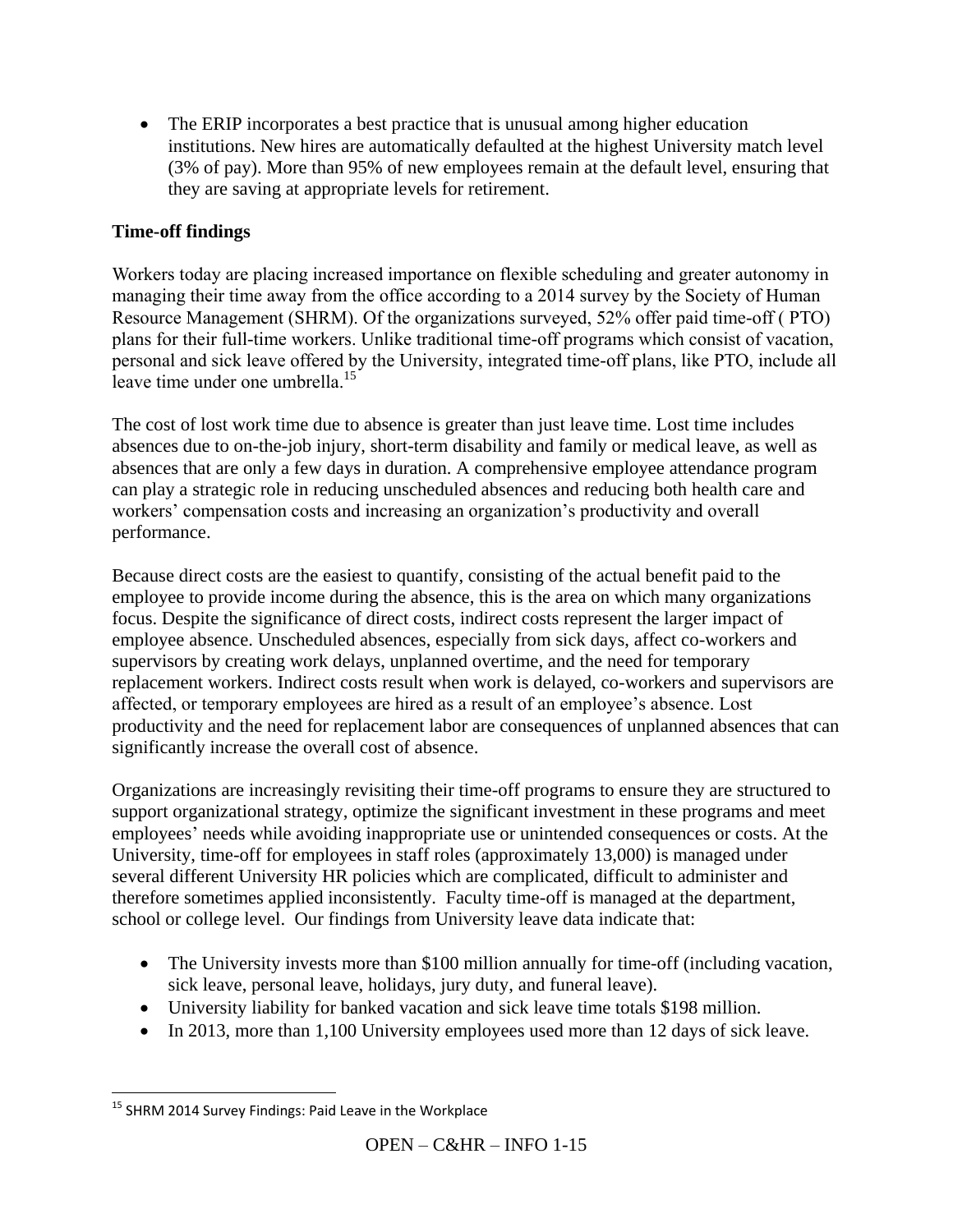- While full-time staff accrues 8 hours per month sick leave, those with shorter service have little protection from an illness lasting more than a few days.
- Faculty members do not currently receive formal leave benefits, and may be at the same risk as staff with respect to protection from an illness lasting more than a few days.
- The University's current policies focus on the rules of managing leave rather than the valuable renewal and reward aspects of leave.
- The separation of sick days from other time-off (personal days and vacation) may encourage some to access the benefit when not really ill, increasing unscheduled absences.

# **Employee communication findings**

Employees indicate that they often do not understand the benefits currently available to them.<sup>16</sup> The array of offerings, plan designs and choices are numerous and complex. While on occasion the University may have been successful in marketing differences in benefits plan designs (primarily the University DB retirement plan) to recruit or retain employees, in most instances none of the parties involved in the process were sufficiently well-versed in the financial differences to effectively utilize them to advantage.

In 2011, the University's Total Rewards department developed a strategic communication plan designed to more effectively communicate and educate employees regarding their Total Rewards package. This plan includes defined objectives, consistent graphic design, and tailored communication. Even with these efforts, nearly 70% of employees may not be making active choices regarding their benefits as evidenced by participation in the recent changes to the voluntary retirement plans. In addition, centralized and campus websites and programs are not coordinated in a way that makes it easy for employees to find and access data.

 $\overline{a}$  $^{16}$  Hewitt 2010 Pay and Benefits Preference Study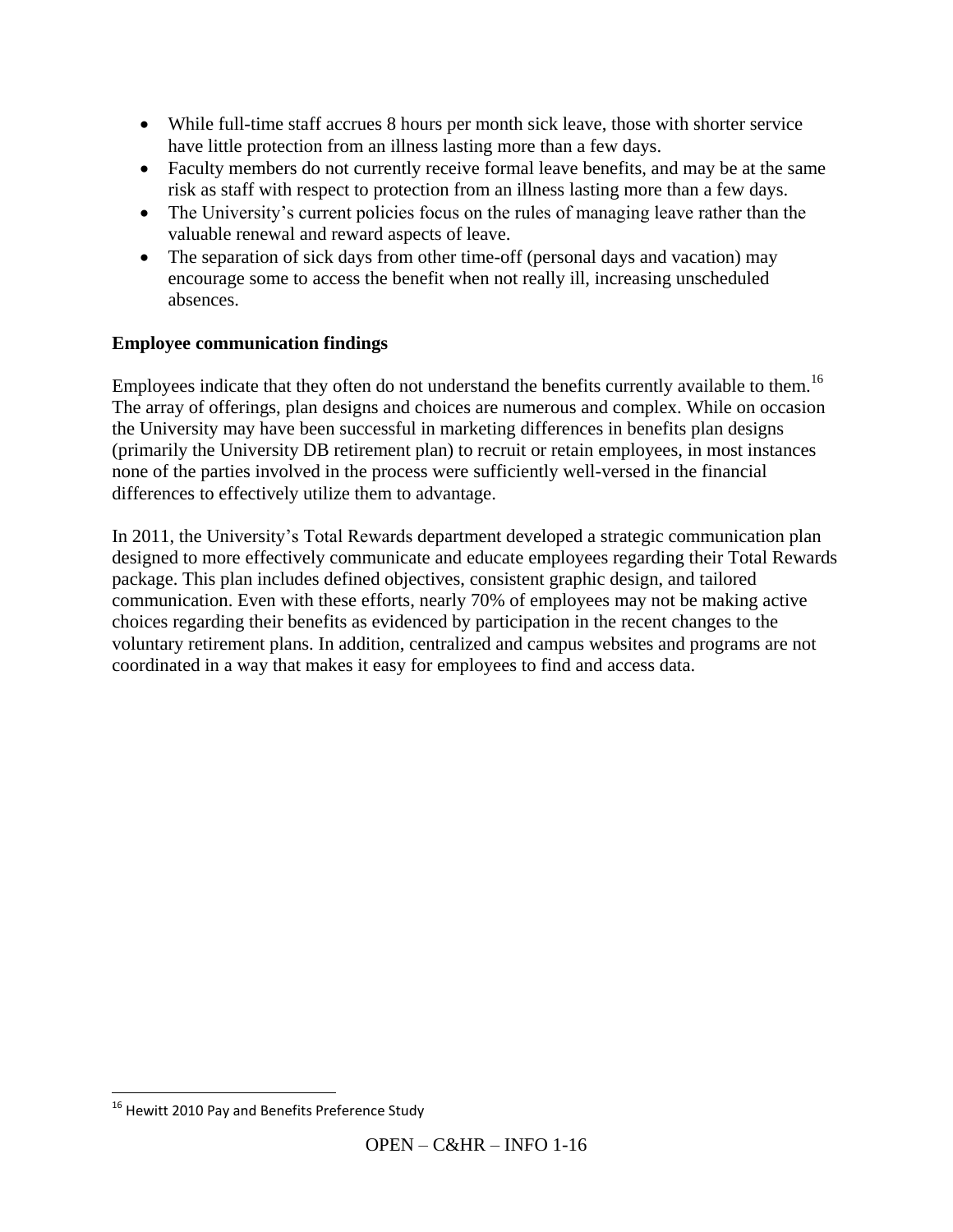# **Recommendations**

The Task Force was asked to develop directional recommendations that are purposefully broad in scope but intended to meet its charge consistent with the guiding principles. The Task Force understands and expects that these broad recommendations will be further vetted with stakeholders, including faculty, staff, and retiree groups as well as campus leadership. In addition, these broad recommendations will be further developed and analyzed by the UM Retirement and Staff Benefits Committee, aided by professional experts for feasibility, reasonableness, and their "goodness of fit" with the UM Total Rewards Program.

During the Task Force discussions and throughout the development of its recommendations, the following key themes emerged:

- 1. Total Rewards must be flexible to address diverse needs of both employees and campuses.
- 2. The University and employees share responsibility for future success.
- 3. New efficiencies are required to sustain an effective Total Rewards Program.
- 4. Strategic competitiveness is necessary for University success.
- 5. Education and communication are critical to improving outcomes.
- 6. Interplay between pay and benefits must be understood, and decisions made on that basis.

Keeping these themes in mind, the Task Force recommends the following actions.

#### **1. Treat pay and benefits as interrelated parts of the overall Total Rewards strategy.**

This recommendation supports the themes of:

- Interplay between pay and benefits
- Strategic competitiveness

We recommend that the University:

- *Identify new funding sources and reallocate from lower priorities to improve pay:* Historically, pay and benefits have been considered separately both by University administration and employees. This has led to an imbalance in the position of benefits relative to pay in the University's Total Rewards package, and an inadequate overall competitive position. An inadvertent focus on benefits (due to escalating costs and desire to maintain historical programs with minimal changes) has limited the University's ability to focus more strategically on how the Total Rewards package affects employee recruitment and retention. Maximizing the effectiveness of the Total Rewards package can ensure the University supports the campuses' strategic goals, particularly as they relate to employees.
- *Update traditional practices and committees:* To support this recommendation, a number of traditional practices and committees may need adjustment. For example, the Retirement and Staff Benefits Committee (RSBC) was established as part of the retirement plan to advise administration regarding the retirement plan, including interpretation and construction of the document. While in recent years the RSBC has also been asked to advise administration regarding other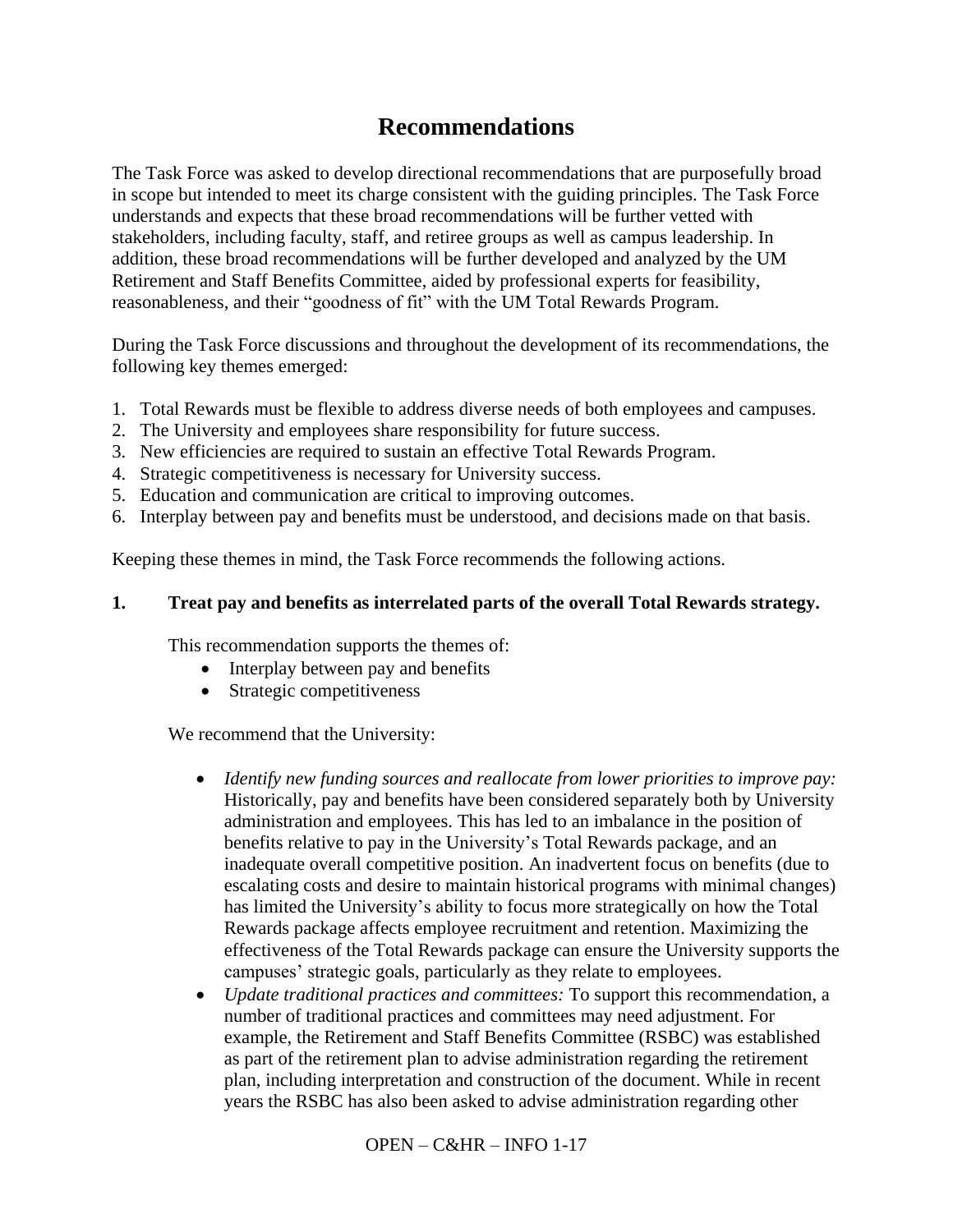benefits, this is not part of their formal scope of responsibility. More importantly, this committee has only been asked to advise on benefits issues, and has not been charged with considering benefits within the overall structure of Total Rewards.

- *Direct any funds reallocated from benefits to pay:* This recommendation does not assume that one area of the Total Rewards package should reduce so that another can improve. Certainly, to achieve some immediate gains in competitive pay, funds may need to be reallocated. This alone, however, will not be enough to achieve competitive pay. The University must also continue to identify new funding sources and reallocate funds from lower University priorities to ensure the ability to recruit and retain the most qualified and productive employees.
- *Include all employee-perceived benefits in the marketing of Total Rewards:* Employees' definition of benefits includes many things that are not funded by the benefits rate. The University is missing an opportunity to recognize and communicate non-traditional benefits such as parking, tuition assistance, access to recreational facilities, flexible work schedule/place, daycare, and group rates on other voluntary insurances and programs (e.g., discounted legal services, home/car insurance, etc.), which are considered valuable by employees and relatively low-cost. Thus, where possible, the University should maximize the value of all benefits and pay by including them in communication and education regarding the Total Rewards package. Further, employees receive a wide variety of communications regarding their pay, benefits, and other work/life resources in varying forms and from a variety of sources. Sometimes these communications conflict in purpose and timing. The University should develop a comprehensive communication strategy to improve the alignment of these communications.

We anticipate the key outcomes of this recommendation to be:

- *Competitiveness:* Strategically improve faculty and staff pay relative to peers.
- *Recruiting/retention:* Maximize the value of the Total Rewards package to attract and retain faculty and staff.
- *Employee motivation:* Stimulate high engagement and performance.

For the long term, the University needs an in-depth review of pay and benefits followed by the development of a strategy for how to maximize the effectiveness of the amount spent on Total Rewards, regardless of whether the total remains relatively stable or increases. One element of such a strategy is to evaluate, select, and offer those programs that would benefit employees with lower cost and increased access while not increasing the overall University benefits cost. Other recommendations below provide ways to control benefit costs, maintain value, and thus, ultimately focus more of Total Rewards resources (or spending) on pay. The reality is that without this approach, the required increases to benefits (to maintain current value) will absorb an increasing share of Total Rewards funding.

# **2. Establish a benefits rate cap.**

This recommendation supports the themes of:

• Shared responsibility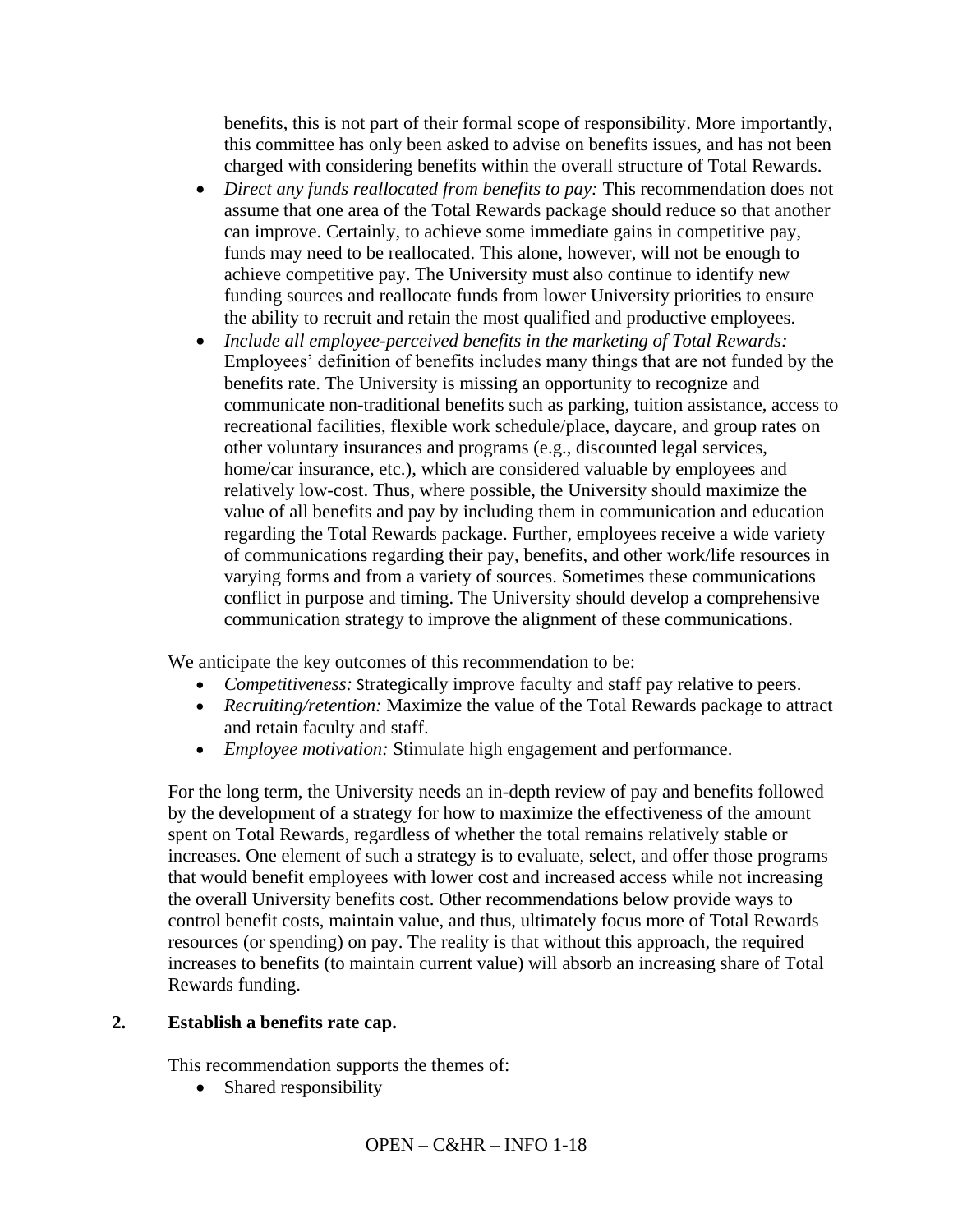• Efficiency/sustainability

We recommend that the University establish a benefits rate cap. The University contribution rate for benefits should be a fixed percentage of pay that can be supported by the campuses. Ideally, a target benefits contribution rate will be set below the cap. This recommendation is intended to encourage budget predictability and shift the primary focus to achieving market-competitive pay.

Maintaining a benefits rate cap does not necessarily reduce the monies available for benefits over time. As the University moves toward the goal of competitive pay, the amount spent on benefits will also increase. This allows the University to achieve a competitive Total Rewards package for employees.

To ensure an appropriate cap, the University should benchmark benefits offerings, plan designs, and salaries on a systematic basis.

We anticipate the key outcomes of this recommendation to be:

- *Competitiveness:* Improve the University's positioning relative to its peers.
- *Cost management:* Provide greater budget predictability to campuses.

# **3. Increase flexibility within the Total Rewards programs.**

This recommendation supports the themes of:

- Strategic competitiveness
- Flexibility to address diverse needs

We recommend that the University increase flexibility within its Total Rewards programs so that reward program elements can be tailored to support campus strategic priorities and meet employees' needs and values.

This recommendation addresses the increasing need for flexibility for individual employees:

- It recognizes that our employee population is becoming more diverse, and what is valued differs generationally, culturally, by life stage, and by life-style.
- It acknowledges that for employee benefits "one size does not fit all," which has become increasingly apparent as our workforce has become more diverse. This diversity applies not only across the employee population, but also over individuals' lifetimes.

Increasing the flexibility within our Total Rewards programs also benefits the institution. The University's approach to Total Rewards should closely align with campus strategic priorities. Total Rewards should:

- Facilitate the retention of key individuals and the achievement of competitive pay.
- Promote targeted recruitment and retention needs by campus.
- Assist the MU Health Care System with its part-time staffing needs.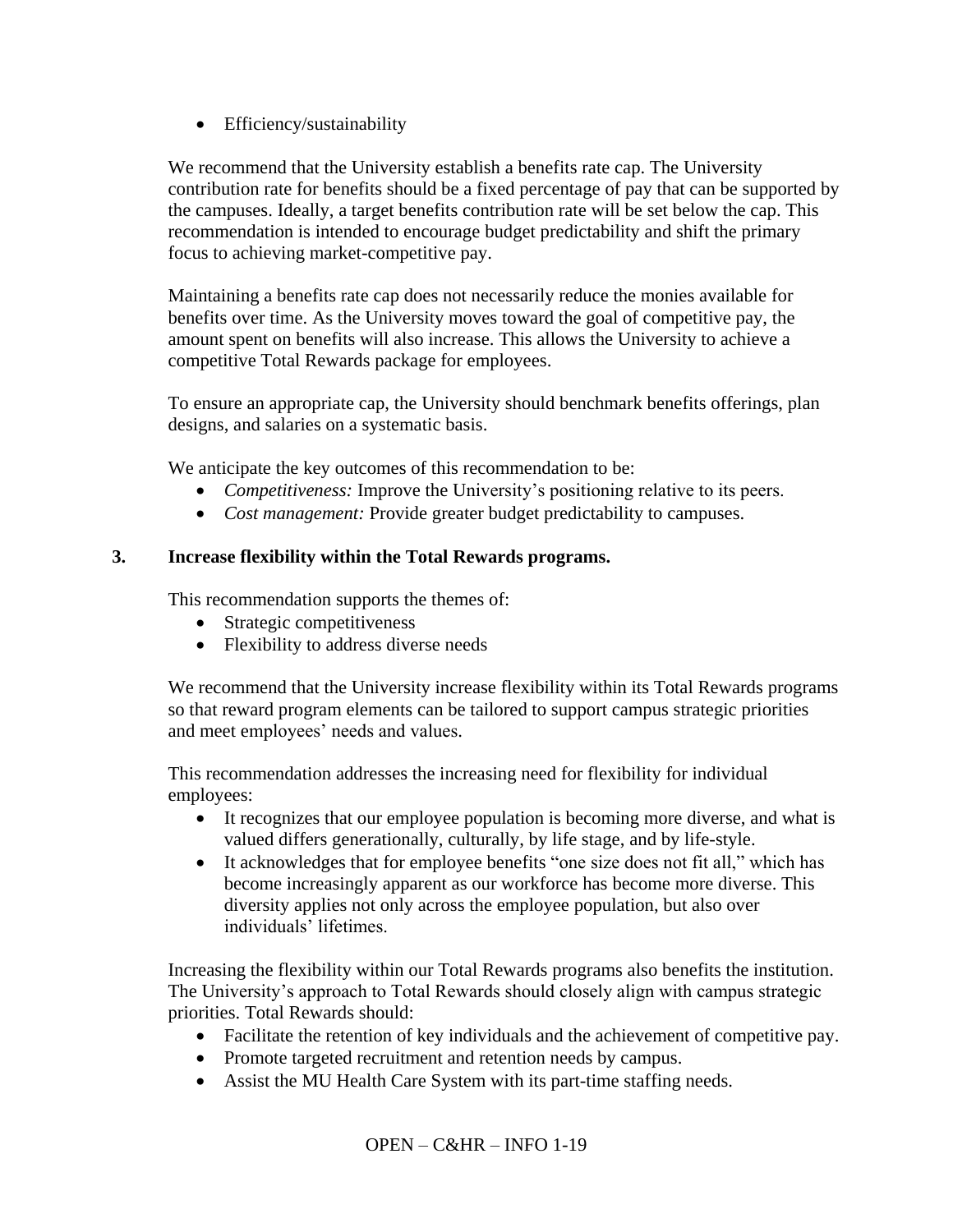We anticipate the key outcomes of this recommendation to be:

- *Employee satisfaction:* Provide a range of programs to meet diverse needs.
- *Strategic realignment:* Support recruitment/retention of a high-performing workforce.

# **4. Utilize medical plan options to encourage healthy behavior and efficient use of healthcare services.**

This recommendation supports the themes of:

- Efficiency/sustainability
- Shared responsibility

We recommend that the University:

- Reduce the continually rising trend in medical plan costs, thereby reducing the financial burden on the institution and the employees. Controlling or reducing medical plan costs may also help the University avoid the 2018 excise tax under the PPACA. The Task Force acknowledges that this cannot be achieved using current practices and will require effective cost management and new approaches to medical benefits.
- Reward healthy behaviors with lower medical plan premiums and out-of-pocket expenses. Research indicates that appropriate incentives to promote and encourage wellness can be effective in reducing health costs and improving employee health. Thus, the University should invest short-term resources for long-term gains in population health.

Changes to the medical plan should achieve the following goals.

*To lower the medical plan cost trend:*

- Improve access to primary care, preventive health services, and health management support through onsite clinics, and other supportive health and wellness resources.
- Provide tools and information about health service costs and quality to support and promote informed, active decision-making about the use of healthcare services.
- Emphasize vendor partnerships and performance to promote delivery of efficient healthcare services.
- Take advantage of new care delivery and pricing models, such as value-based purchasing and "pay for performance" reimbursement programs. Consider medical home models for employees/dependents with chronic illnesses or conditions.

*To encourage healthy behavior:*

- Link employee health behaviors to their medical plan premiums.
- Hold leaders accountable for supporting and addressing wellness in a highly visible manner.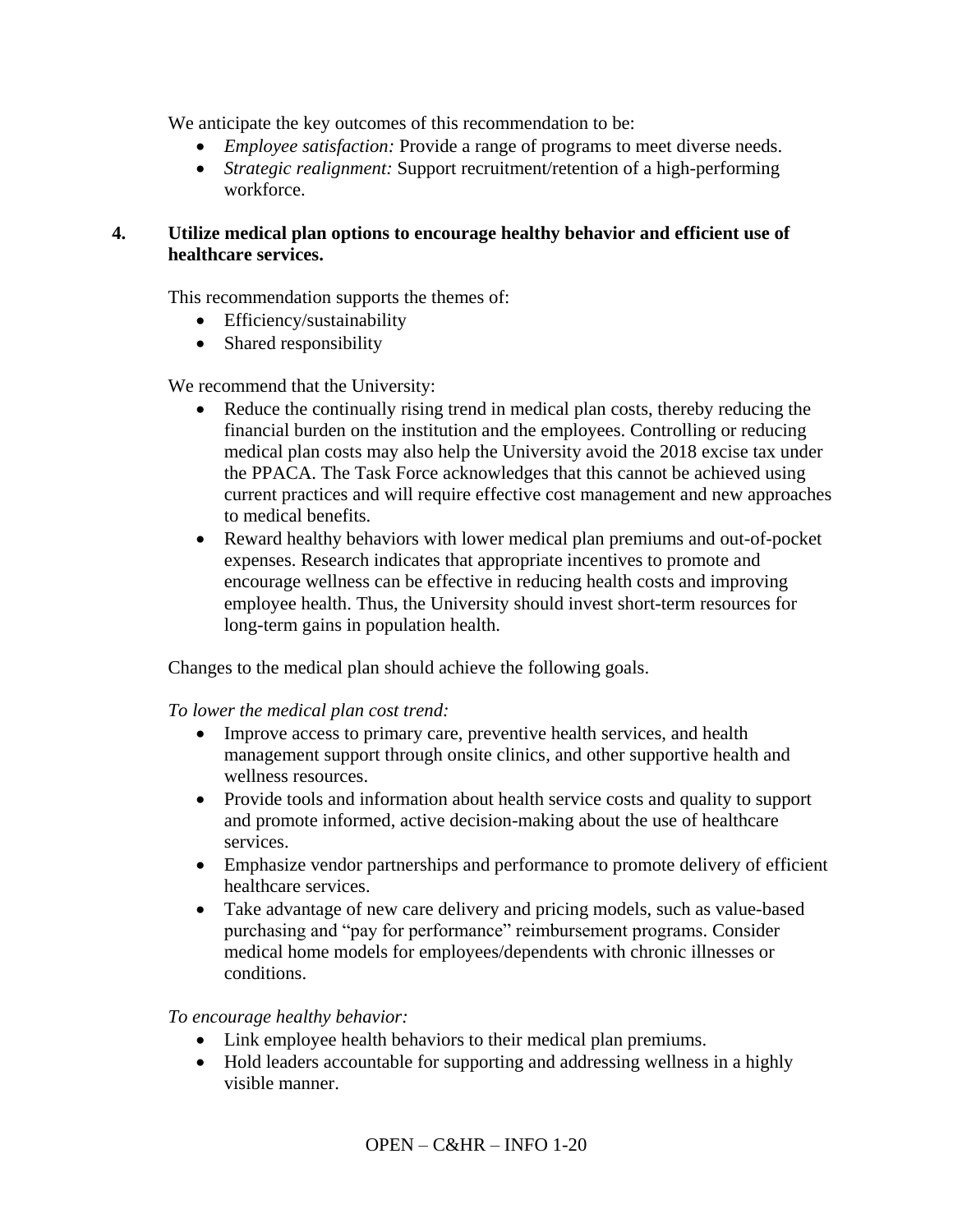- Engage line managers in creating a supportive environment for health and wellbeing by integrating accountability through performance management and other vehicles.
- Include health considerations in our infrastructure planning process (e.g., building design and work area layout).
- Embed healthy practices across the campuses, such as healthy food options at University-sponsored events, dining halls, vending machines and appropriate health breaks during meetings and long work sessions.

The Task Force recognizes some faculty and staff may choose not to participate, effectively agreeing to pay more for their medical plan and/or more of their medical costs. We respect individual freedoms and individual accountability. This recommendation is consistent with best practices for organizations that maximize their Total Rewards package by controlling medical plan costs. The Task Force expects these types of models to be widely accepted among most organizations in the not-so-distant future.

We anticipate the key outcomes from this recommendation to be:

- *Engagement:* Employee involvement in health improvement.
- *Cost management:* Increase healthcare provider and employee use of efficient, high-value health services.

# **5. Leverage marketplace opportunities for retiree medical benefits.**

This recommendation supports the themes of:

- Education/communication
- Flexibility to address diverse needs

We recommend that the University:

- Evaluate and make changes to the approach to retiree medical benefits to better reflect the positive changes to publicly available retiree medical insurance and to better serve retirees. This approach should reinforce the University's goal to ensure the availability of accessible and affordable medical coverage while providing retirees with education and support.
- Developing this approach may require several years and should take advantage of the significant developments in an accessible health insurance marketplace, and Medicare prescription drug coverage improvements by 2020. Special consideration should be given to current retirees and employees nearing retirement when considering available medical options.

We anticipate the key outcomes from this recommendation to be:

- *Flexibility:* Offer customizable health plan options for retirees.
- *Predictability:* Increase predictability of costs.
- *Cost reduction:* Reduce or eliminate the University's unfunded retiree medical liability.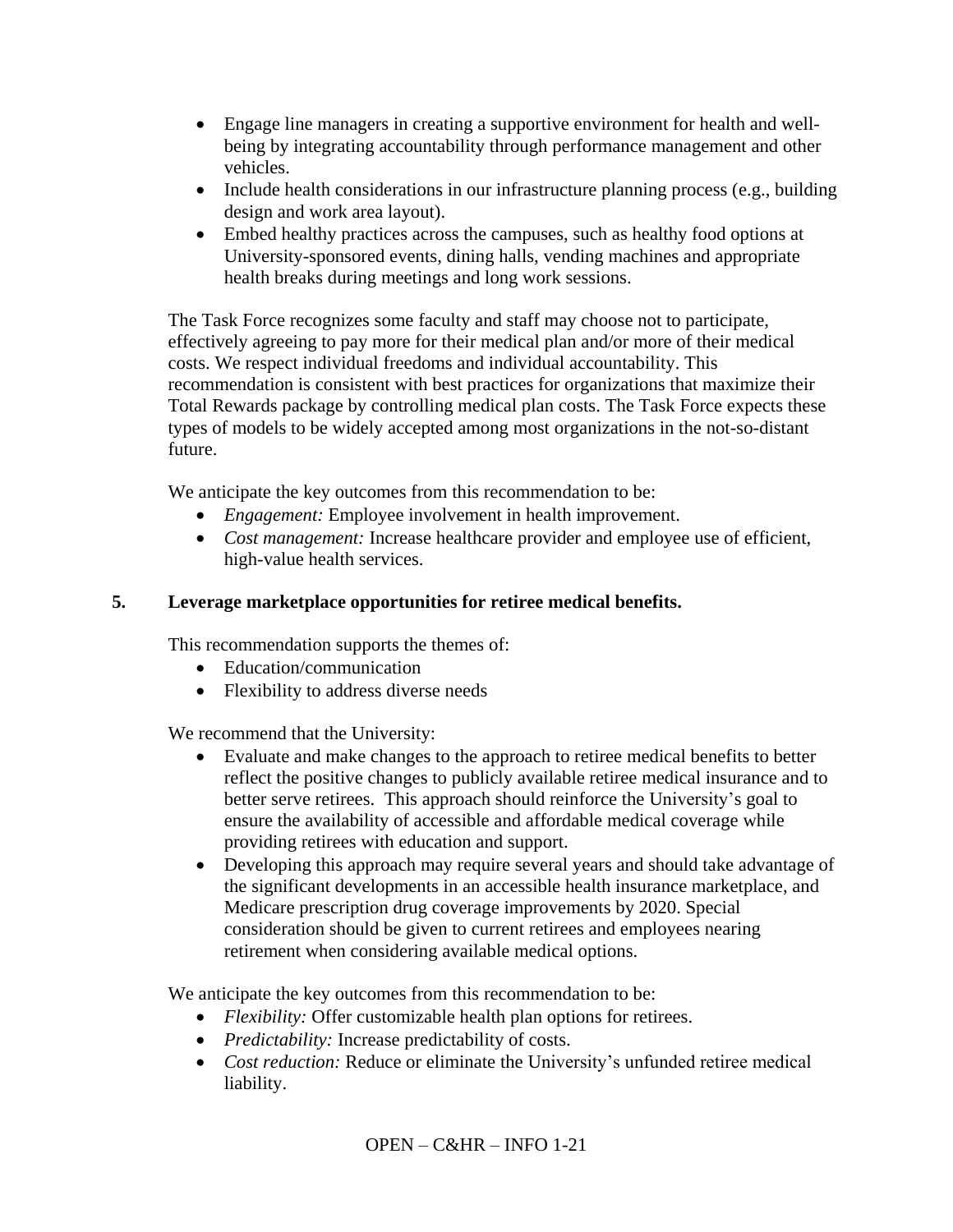# **6. Evaluate additional retirement plan options.**

This recommendation supports the themes of:

- Shared responsibility
- Efficiency/sustainability

We recommend that the University:

- Evaluate additional retirement plan options to better meet recruitment needs, address employee preferences, and reduce institutional liability. Consideration should be given to simplifying the retirement plan for future employees and allowing current employees to convert to ERIP or any new retirement plan that may be created.
- Retirement plan benefits for current employees and retirees in the RDD plan and the ERIP must not be reduced, and the viability and commitment to funding of the retirement trust fund must be maintained.
- The new ERIP, which has both defined benefit and defined contribution components, is complicated to explain to new employees and difficult to compare to other employer retirement plans. The University has been successful in structuring the defined contribution component of the ERIP with an approximately 95% voluntary contribution rate (and maximum match) through the use of best practice design concepts such as automatically enrolling (with voluntary opt-out provisions) employees at the highest contribution match levels. These design features encourage adequate savings rates and age-appropriate investment decisions. Further consideration should be given to simplifying the plan; however, adequate information must be provided to help employees make decisions that are best suited to their individual situations.
- Significant changes were made to the retirement plans in 2012 as a result of study and recommendations by the Ad Hoc Retirement Advisory Committee. While the Task Force recognizes that it may be considered unusual to make another change to retirement plan options so soon after the changes made in 2012, the experience with the new plan and the requests from employees for other plan options, led to the recommendation to begin that evaluation at this time.

We anticipate the key outcomes from this recommendation to be:

- *Value:* Align perceived and actual value of benefits.
- *Retirement readiness:* Assure employees are financially prepared.

## **7. Evaluate staff time-off plans.**

This recommendation supports the themes of:

- Flexibility to address diverse needs
- Strategic competitiveness

We recommend that the University reconfigure its staff time-off plans by taking these actions: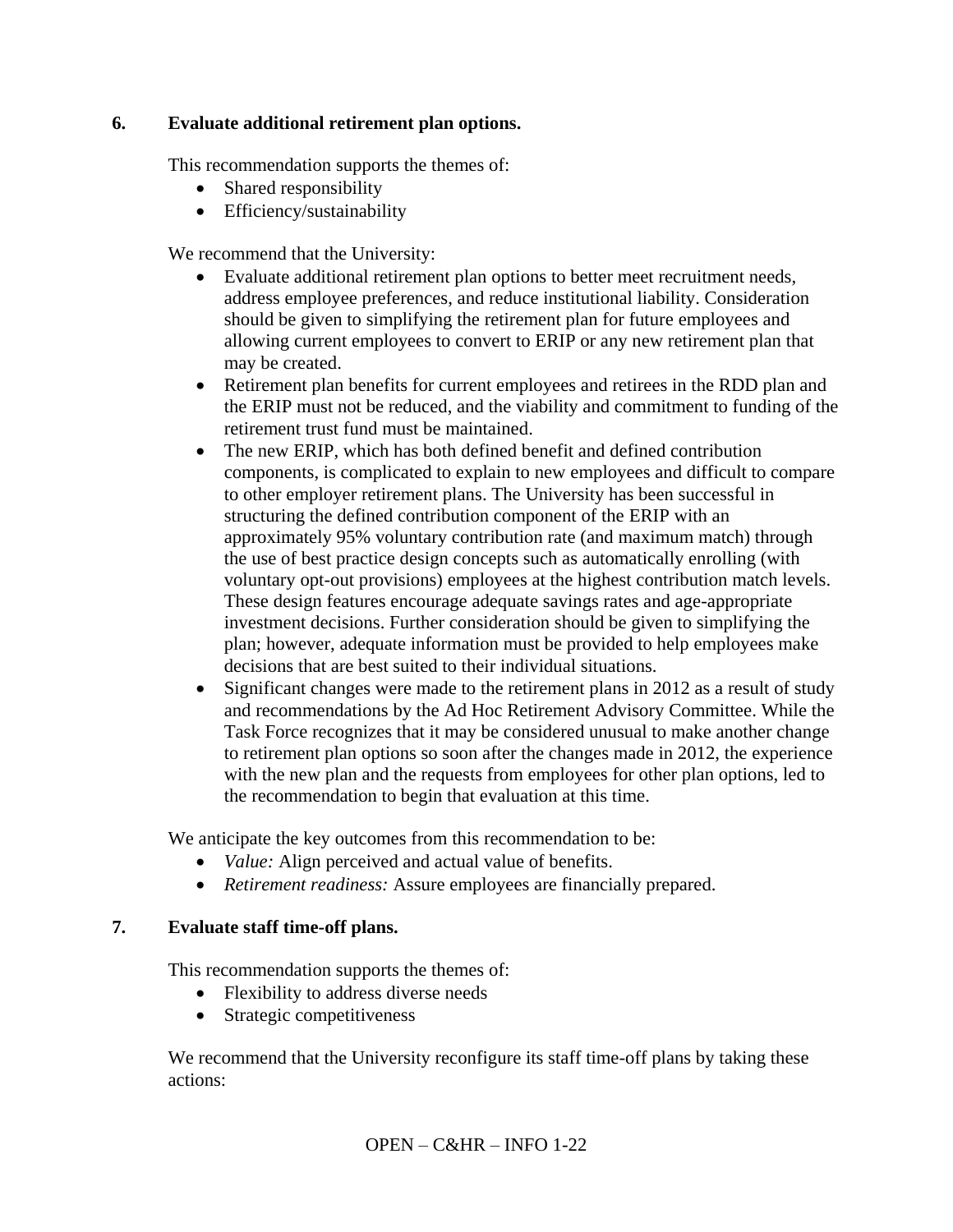- Align the leave benefits with the Total Rewards strategy and healthy campus initiatives.
- Simplify leave policies as much as possible.
- Provide short-term disability income replacement.
- Emphasize value and flexibility through an integrated time-off benefit program.
- Encourage appropriate use of time-off benefits.

Combining staff vacation, sick leave, and perhaps some holidays into one time-off "bank" presents an opportunity to simplify our leave benefits and communicate them as benefits rather than a personnel policy. It also reinforces the notion of personal responsibility for health and wellness. Paid time-off benefits are effective at reducing unscheduled absenteeism and overtime, resulting in efficiencies and cost savings.

We anticipate the key outcomes of this recommendation to be:

- *Value:* Emphasize the total value of time-off benefits.
- *Flexibility:* Allow staff to use time to meet their needs.
- *Efficiency:* Simplify administration and increase reliability.
- *Fairness:* Reduce inequities among staff.
- *Cost reduction:* Reduce overtime and backfill costs: reduce liabilities.

# **8. Invest in communication and education about Total Rewards that promotes informed decision-making.**

This recommendation supports the themes of:

- Shared responsibility
- Education/communication

We recommend that the University:

• Take steps to ensure that employees fully appreciate and understand the value of the overall Total Rewards package. Communication and education should support employees in understanding how to effectively choose benefits to best meet their individual needs and enable them to accurately calculate the value of the University's benefits and pay when comparing them with other benefits packages. This will require an investment in resources and commitment from campuses to ensure that Total Rewards are fully explained and considered as part of their hiring and retention strategies.

Future communication and education should include:

- An emphasis on both compensation and benefits to assist employees in understanding and valuing the University's Total Rewards offering.
- Information, tools, and resources that enable employees to make optimal choices at key decision points.
- An integrated approach addressing all elements that employees consider to be included in their Total Rewards package.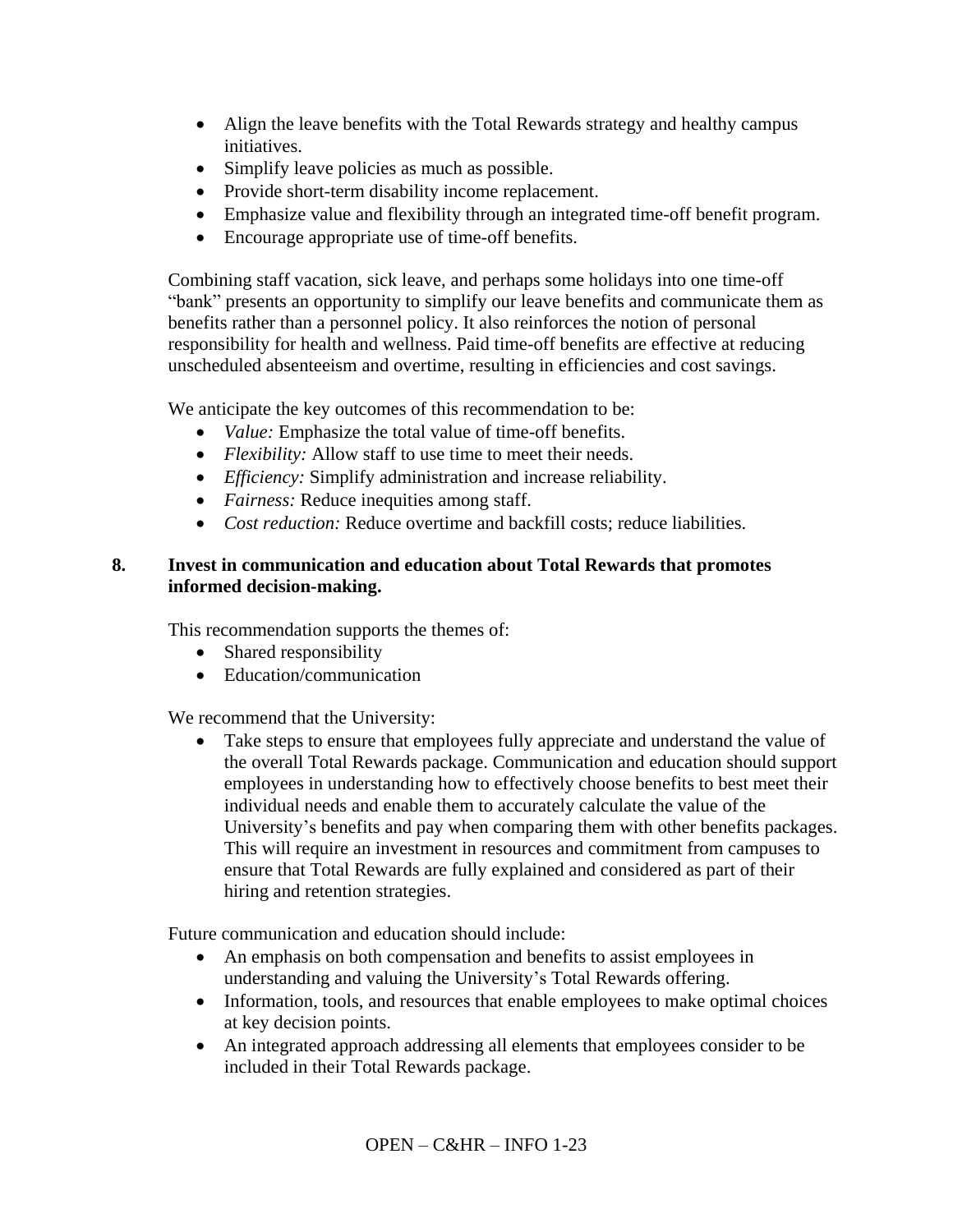- Targeted and segmented messaging that addresses the diverse needs of University employees and retirees.
- Manager training to support effective communications about the University's Total Rewards package.

We anticipate the key outcomes from this recommendation to be:

- *Healthier population:* Reduce health risks and disease.
- *Increased engagement:* Active and informed decision making.
- *Leadership involvement:* Knowledgeable and supportive resources.

# **Next Steps**

Following the presentation of these recommendations to the Board of Curators, the Task Force has requested that the findings and recommendations be vetted with employee and retiree groups, standing committees (such as the Retirement and Staff Benefits Committee), and campus leadership. Discussions with these constituent groups will be held throughout April and May 2014. In addition, these broad recommendations will be further developed and analyzed by Total Rewards staff and the Retirement and Staff Benefits Committee. Development of initiatives with faculty, staff, and retiree input will begin in 2014 and implementation will be ongoing.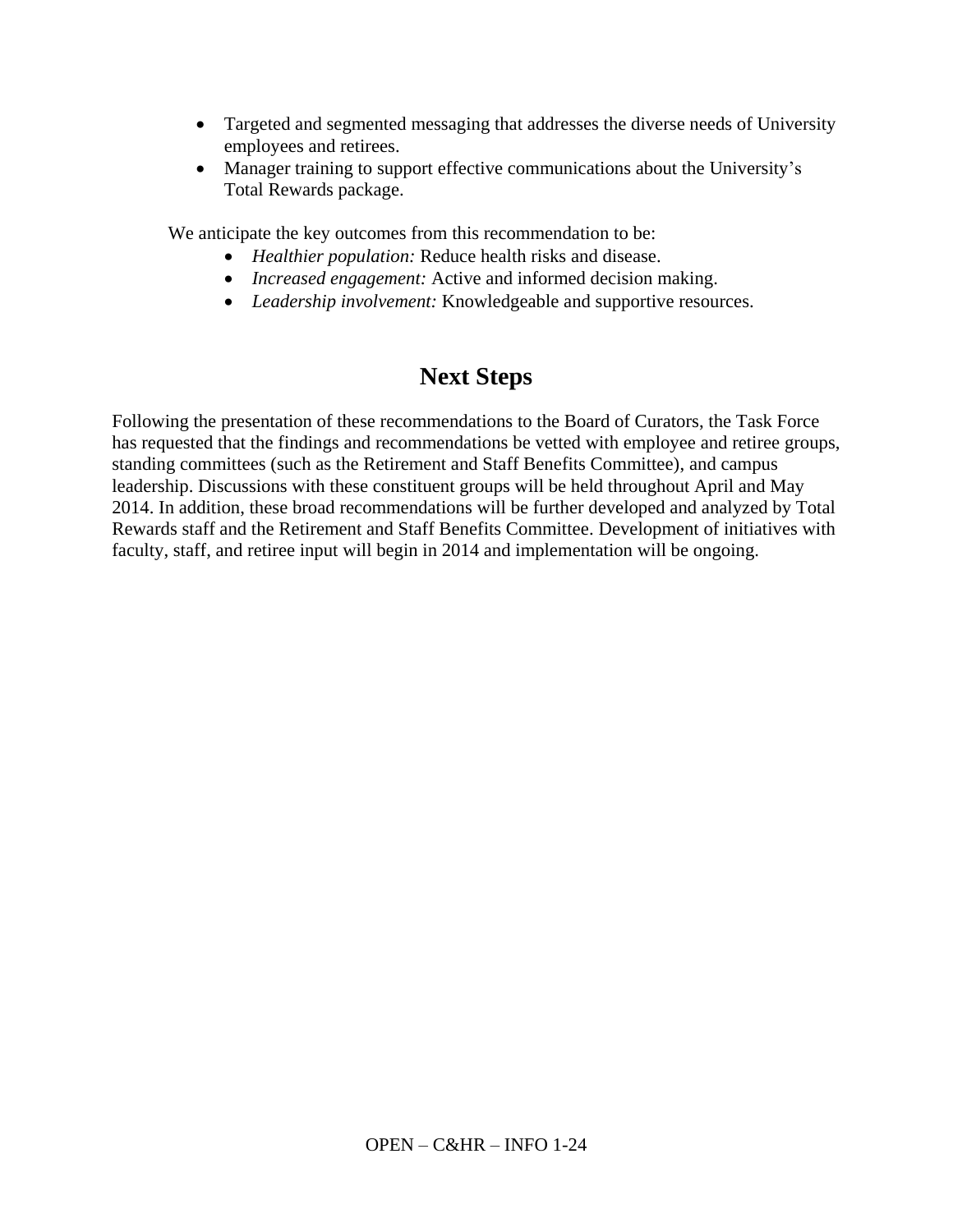

# **APPENDIX A Benefits-Eligible Employee Data**

As of July 1, 2013



|                                    | FY 13 Total<br><b>Compensation</b> |
|------------------------------------|------------------------------------|
| <b>Employee Pay</b>                | \$1,119,552,000                    |
| Non-Benefits Eligible Employee Pay | \$224,337,000                      |
| <b>Total Pay</b>                   | \$1,343,889,000                    |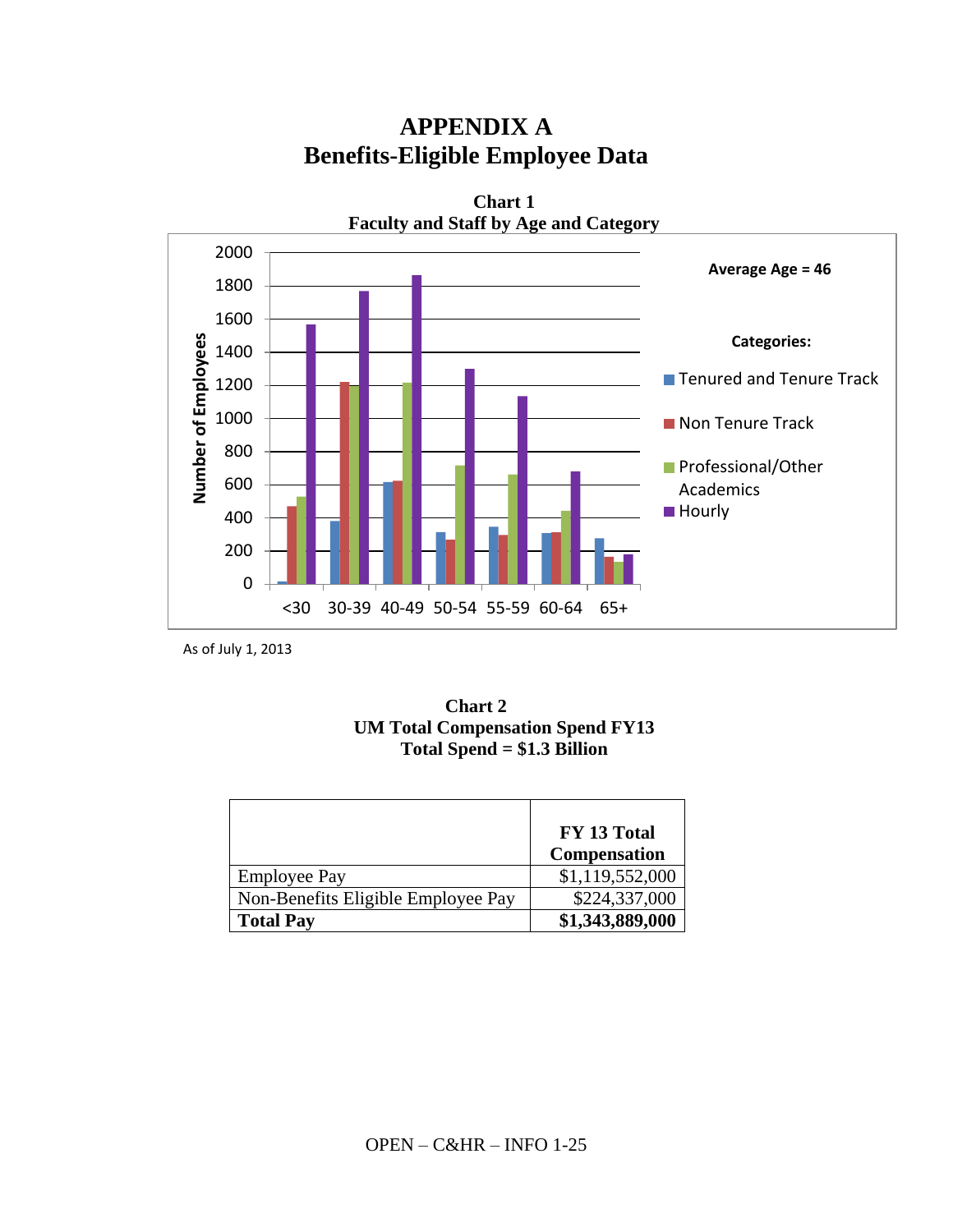

**Chart 4 Average Pay Compared to Campus-Specific Peers for Tenured and Tenure-Track Faculty by Campus**

| Rank                   | <b>Peers</b> | <b>MU</b> | <b>Peers</b> | <b>UMKC</b> | <b>Peers</b> | <b>UMSL</b> | <b>Peers</b> | S&T       |
|------------------------|--------------|-----------|--------------|-------------|--------------|-------------|--------------|-----------|
| Professor              | \$135,900    | \$117,200 | \$111,300    | \$106,000   | \$108,100    | \$96,700    | \$133,300    | \$117,300 |
| Associate<br>Professor | \$91,500     | \$78,000  | \$80,600     | \$77,400    | \$79,900     | \$69,700    | \$94,000     | \$81,500  |
| Assistant<br>Professor | \$80,400     | \$63,800  | \$69,800     | \$64,000    | \$69,000     | \$57,100    | \$88,150     | \$71,900  |

**Chart 5 Average Staff Pay and Cost to Minimum of Staff Pay Structure\***

| $\mathbf{M}$ . The state $\mathbf{M}$<br>and Cost to infinitiatin of Bian I av<br>vuutuv |               |              |              |              |              |              |
|------------------------------------------------------------------------------------------|---------------|--------------|--------------|--------------|--------------|--------------|
|                                                                                          | <b>MU</b>     | <b>UMKC</b>  | <b>UMSL</b>  | S&T          | <b>UMSYS</b> | <b>HOSPT</b> |
| <b>Staff Count</b>                                                                       | 5,219         | 1,295        | 1,021        | 702          | 459          | 260          |
| Average Staff<br>Salary                                                                  | \$46,007      | \$48,926     | \$48,400     | \$45,574     | \$66,396     | \$36,211     |
| <b>Total Salary</b>                                                                      | \$240,110,623 | \$63,359,088 | \$49,416,075 | \$31,992,847 | \$30,475,564 | \$9,414,847  |
| Projected Cost<br>to Grade<br>Minimum                                                    | \$1,011,853   | \$288,890    | \$49,055     | \$195,499    | \$61,607     | \$17,767     |

 \*The cost represented does not constitute market competitive pay; rather, it indicates the amount needed to place all staff within the pay structure.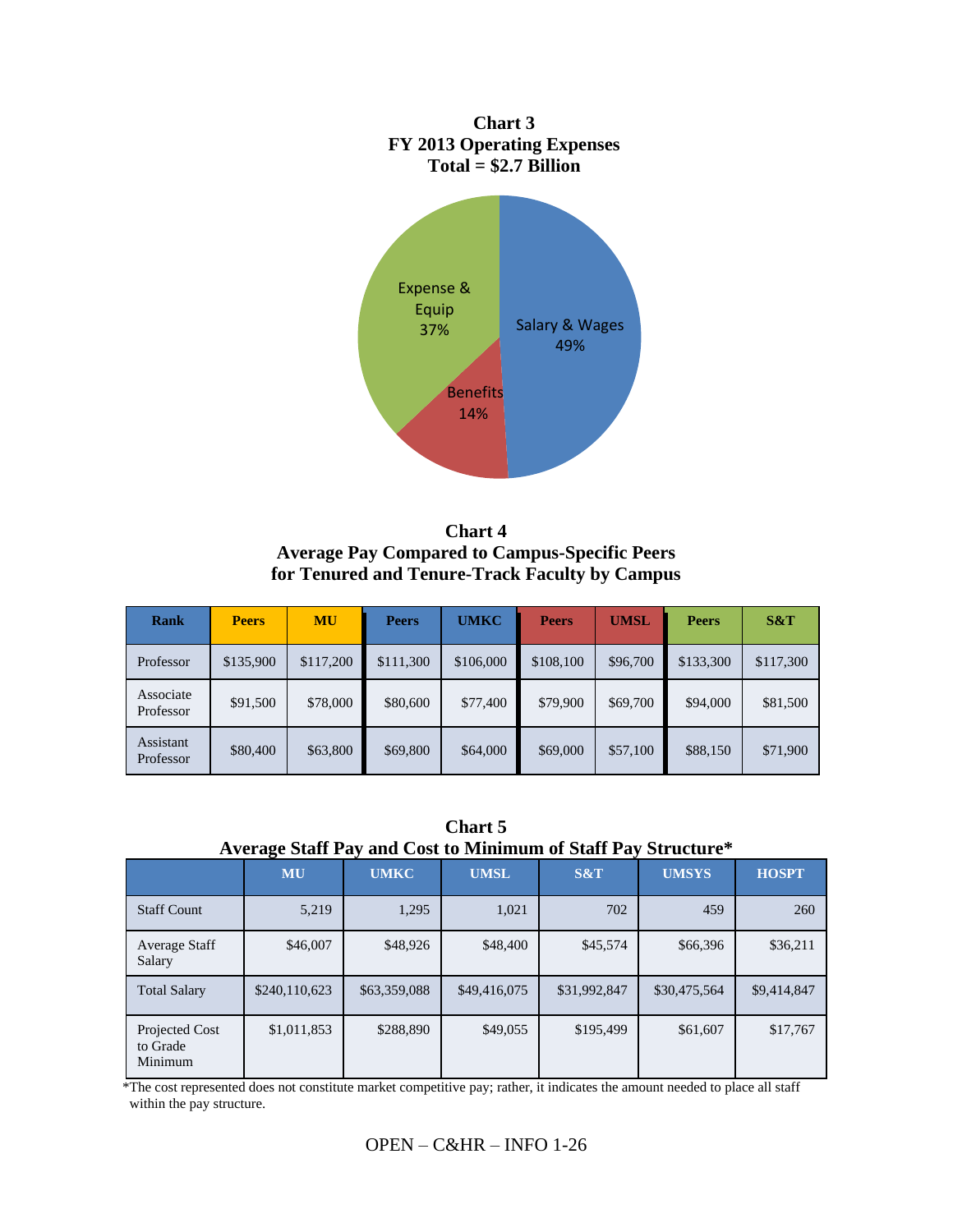

**Chart 6 Benefits Rate History as % of Salaries (Actual rates for FY03-FY14 and estimated rates for FY15-FY17)**

**Chart 7 Aon Hewitt 2013 Benefit Index University's Benefits Plan Values Compared to Other Institutions**



OPEN – C&HR – INFO 1-27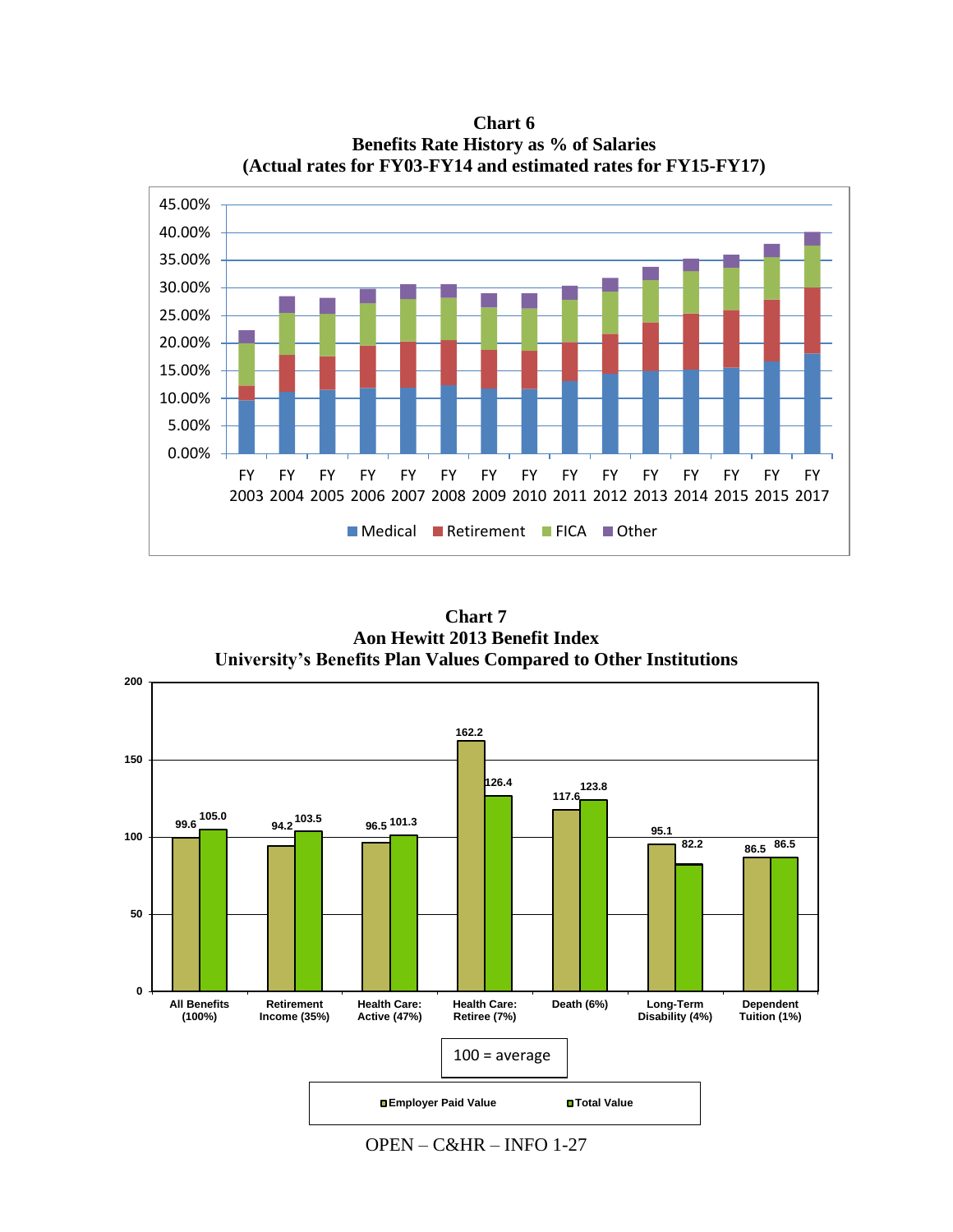

**Chart 9 History of** *my***Choice (PPO) Medical Plan Monthly Premiums (Family)**

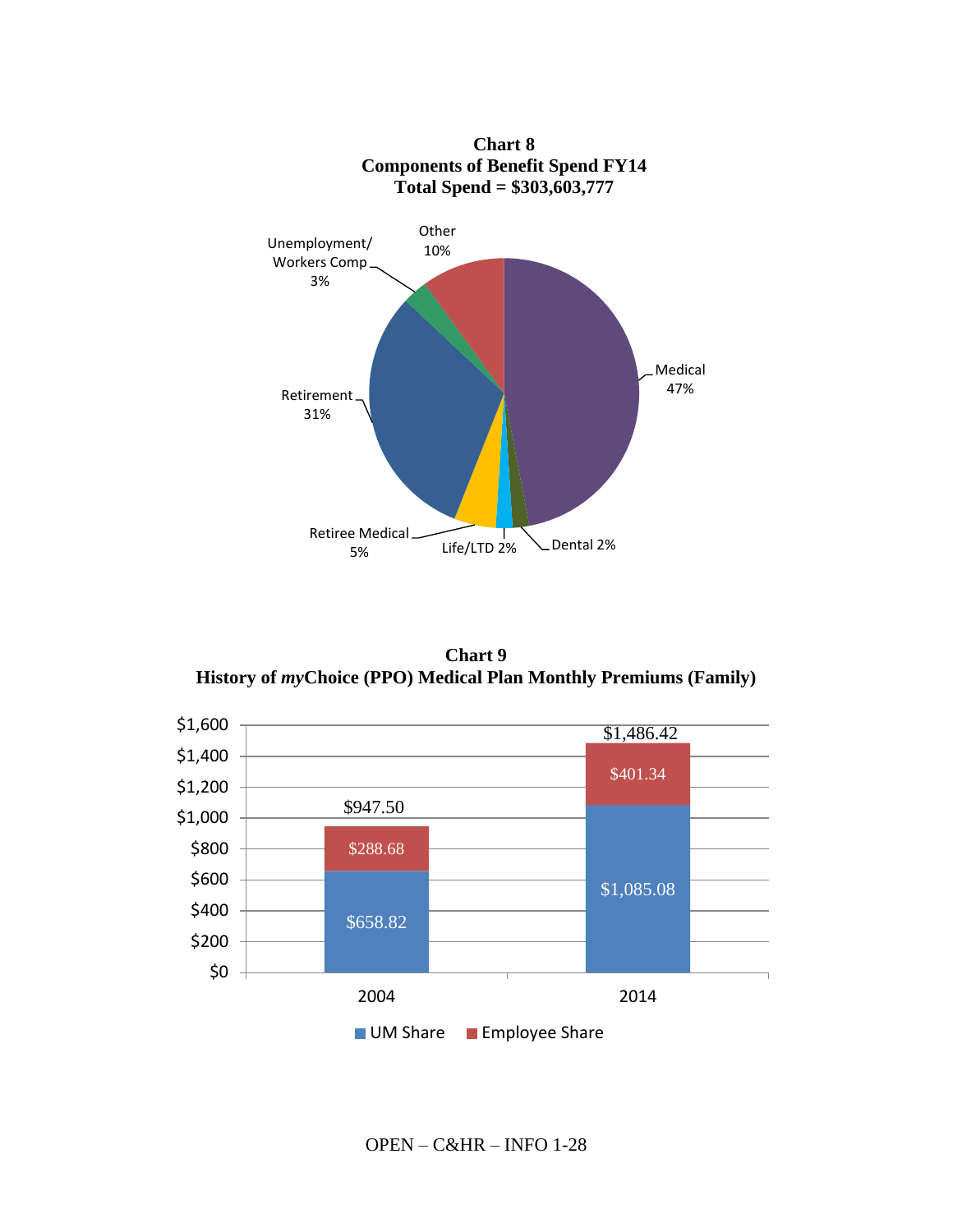**Chart 10 Employee Medical Premium Contributions as a Percentage of Pay**

| Coverage<br>Type | <b>Annual Pay</b>                                    |          |          |          |
|------------------|------------------------------------------------------|----------|----------|----------|
|                  | 2014 Premium as % of Pay<br>2004 Premium as % of Pay |          |          |          |
|                  | \$25,000                                             | \$50,000 | \$25,000 | \$50,000 |
| <b>Self</b>      | 2.9%                                                 | 1.7%     | 7.0%     | 3.0%     |
| Family           | 12.0%                                                | 6.0%     | 19.0%    | 10.0%    |





**UM has 15% lower costs than the Gov't/Public Sector/Education industry.**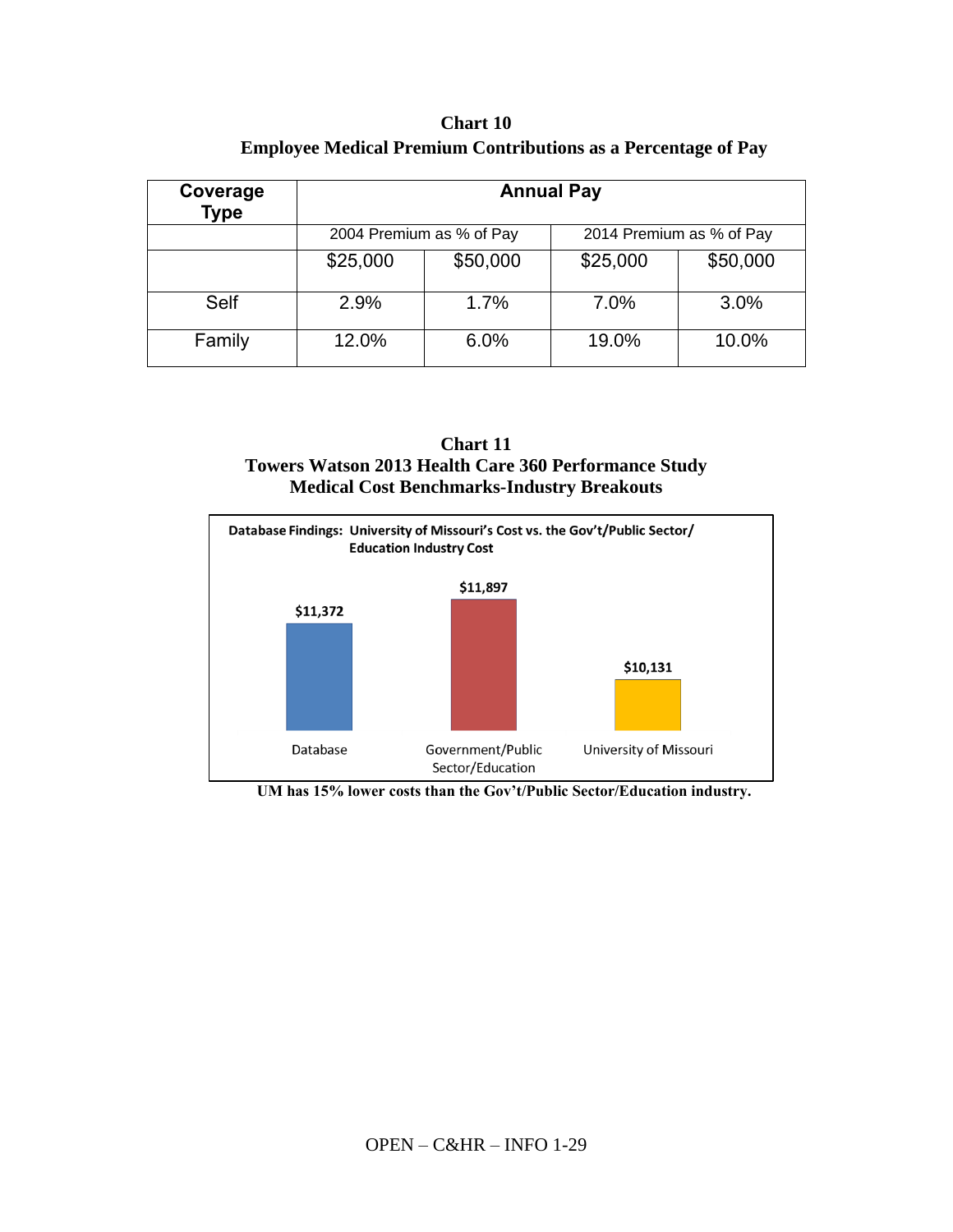**Chart 12 Costs Due to Excess Risks: Comparison by Risk Status for Faculty and Staff**



**Chart 13 Other Post-Employment Benefits Unfunded Liability Growth**



\*The actual unfunded liability is only measured every two years as of October 1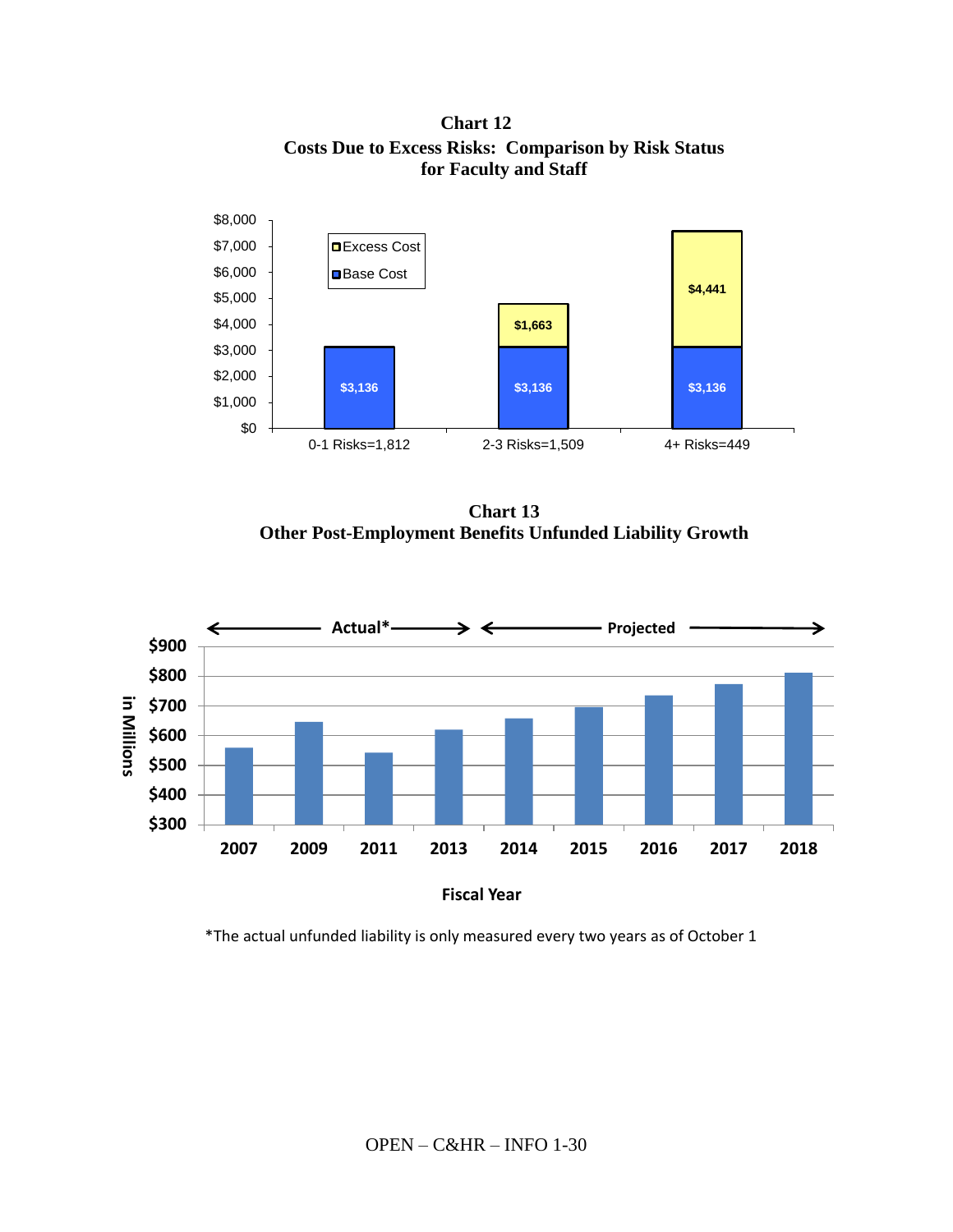# **APPENDIX B Task Force Membership**

#### **CHAIR**

Betsy Rodriguez Vice President, UM System-Human Resources [RodriguezEA@umsystem.edu](mailto:RodriguezEA@umsystem.edu)

#### **MU APPOINTEES**

John David Associate Professor, Biological Sciences [DavidJ@missouri.edu](mailto:DavidJ@missouri.edu)

Kristofer Hagglund Dean, Health Professions [HagglundK@health.missouri.edu](mailto:HagglundK@health.missouri.edu)

Leona Rubin Associate Vice Chancellor for Graduate Studies [RubinL@missouri.edu](mailto:RubinL@missouri.edu)

Lisa Wimmenauer Associate Director, Business Services [WimmenauerL@missouri.edu](mailto:WimmenauerL@missouri.edu)

## **UMKC APPOINTEES**

Peggy Ward-Smith Associate Professor, Nursing [WardsmithP@umkc.edu](mailto:WardsmithP@umkc.edu)

Kevin Sansberry Senior Human Resource Specialist, Human Resources [SansberryK@umkc.edu](mailto:SansberryK@umkc.edu)

## **MISSOURI S&T APPOINTEES**

Shannon Fogg Associate Professor, History & Political Science [SFogg@mst.edu](mailto:SFogg@mst.edu)

Sara Lewis Manager, Student Financial Assistance [LewisSar@mst.edu](mailto:LewisSar@mst.edu)

 $OPEN - C&HR - INFO$  1-31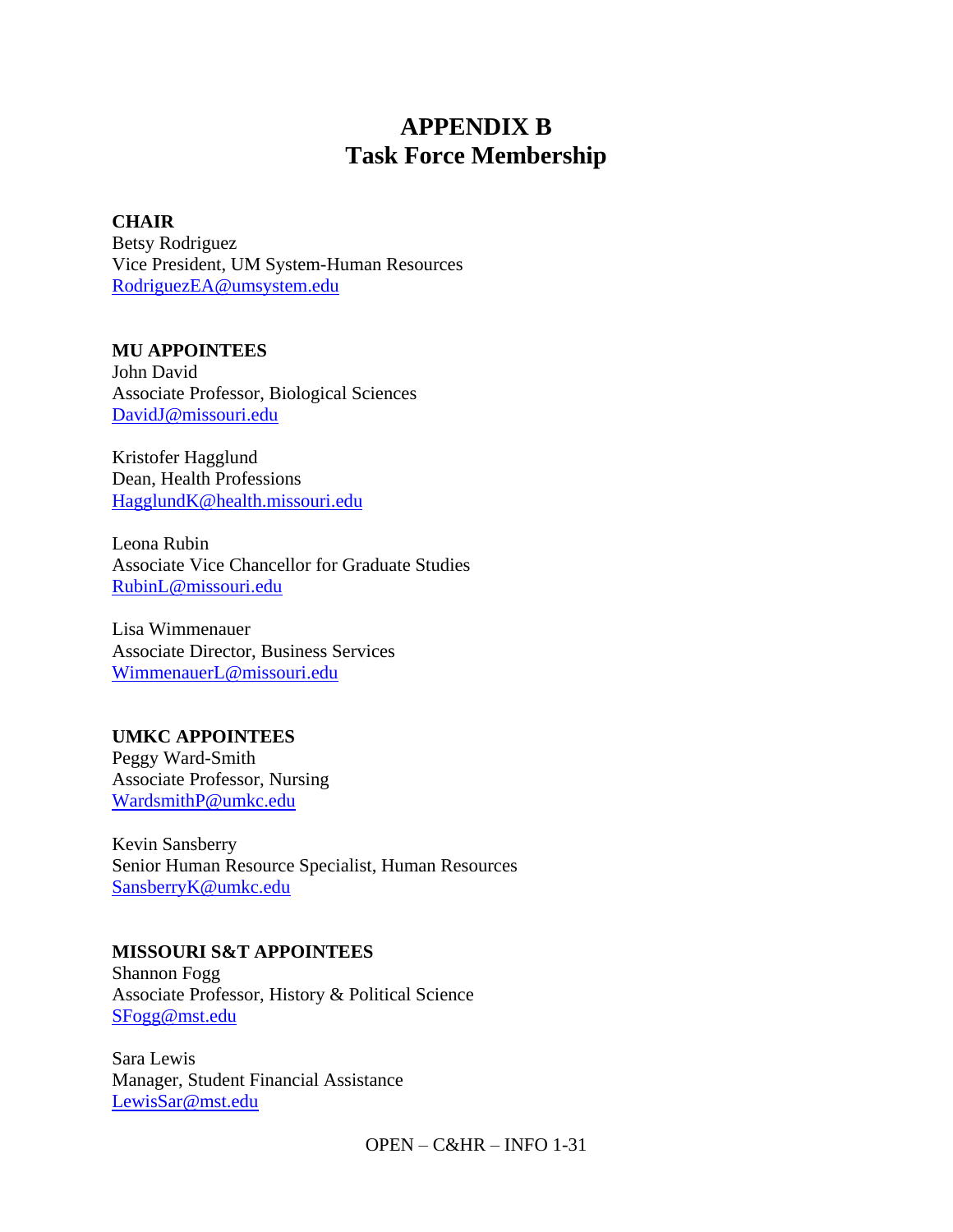**UMSL APPOINTEE** Joe Martinich Founders Professor, Logistics and Operations Management Joseph.Martinich@umsl.edu

#### **MUHC APPOINTEE**

Ginger Gibson Staff Nurse, Cardiac Intensive Care [GibsonG@health.missouri.edu](mailto:GibsonG@health.missouri.edu)

## **RETIREE APPOINTEE**

Rose Porter Associate Professor Emerita and Dean Emerita, Nursing Four Campus Retiree Association [PorterR@health.missouri.edu](mailto:PorterR@health.missouri.edu)

#### **EXTERNAL APPOINTEE**

Mike Heckman Vice President and General Manager, Population Health Services Cerner [Mike.Heckman@cerner.com](mailto:Mike.Heckman@cerner.com)

## **FACILITATOR**

Jill Wood Director, Talent Management [WoodJH@umsystem.edu](mailto:WoodJH@umsystem.edu)

#### **UM SYSTEM ADVISORS**

Kelley Stuck Associate Vice President, Total Rewards [StuckK@umsystem.edu](mailto:StuckK@umsystem.edu)

Tom Richards Interim Vice President, Finance and Treasurer [RichardstF@umsystem.edu](mailto:RichardstF@umsystem.edu)

Phil Hoskins Deputy General Counsel, General Counsel Office [HoskinsP@umsystem.edu](mailto:HoskinsP@umsystem.edu)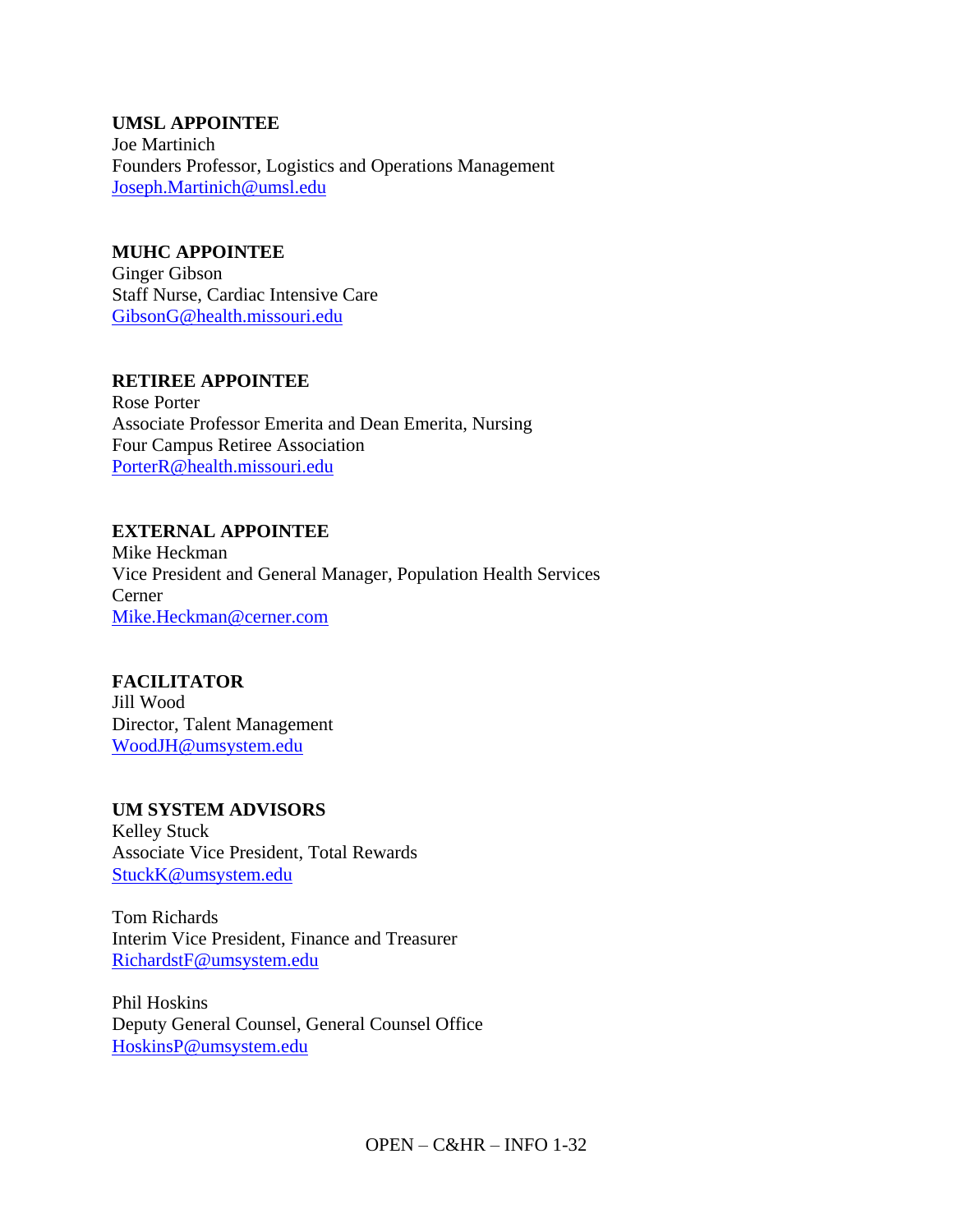# **GLOSSARY**

| <b>Academic</b>            | An employee designated as having an employment position that is                                                                           |
|----------------------------|-------------------------------------------------------------------------------------------------------------------------------------------|
|                            | teaching and research in nature, but not tenure track.                                                                                    |
| <b>Ancillary Insurance</b> | Benefits that are used to supplement group medical insurance. These                                                                       |
| <b>Benefits</b>            | typically include the three most sought-after ancillary employee benefits:                                                                |
|                            | dental, vision, and life insurance.                                                                                                       |
| <b>Benefits Rate</b>       | The benefits rate is established by collecting cost and enrollment                                                                        |
|                            | information on each benefit plan and coverage level, and averaging the                                                                    |
|                            | costs across the employee population. Benefits are paid by departments                                                                    |
|                            | as a flat-rate percentage of the pay for each benefits-eligible employee,                                                                 |
|                            | regardless of individual employee choice.                                                                                                 |
| <b>Core Retirement</b>     | The base retirement plan for each employee who meets the service                                                                          |
| Plan                       | required for vesting and to which both the University and the employee                                                                    |
|                            | contribute.                                                                                                                               |
| <b>Defined Benefit</b>     | A retirement plan in which an employer pays to employees who vest, a                                                                      |
| Plan                       | specified monthly benefit upon retirement. The benefit is predetermined                                                                   |
|                            | by a formula based on the employee's earnings history, tenure of service,                                                                 |
|                            | and age, rather than depending directly on individual investment returns.                                                                 |
| <b>Defined</b>             | A retirement plan in which the employer, employee, or both make                                                                           |
| <b>Contribution Plan</b>   | contributions on a regular basis. Individual accounts are set up for                                                                      |
|                            | participants and benefits are based on the amounts credited to these                                                                      |
|                            | accounts (through employer contributions and, if applicable, employee                                                                     |
|                            | contributions) plus any investment earnings on the money in the account.                                                                  |
|                            | The amount of the benefit at retirement is based on contributions plus                                                                    |
|                            | investment earnings.                                                                                                                      |
| <b>Donut Hole</b>          | The Medicare Part D prescription drug deductible gap (informally known                                                                    |
|                            | as the Medicare donut hole), which is the amount the retiree pays                                                                         |
|                            | between the initial coverage limit and the catastrophic-coverage                                                                          |
|                            | threshold.                                                                                                                                |
| <b>Employee Medical</b>    | Medical and prescription drug coverage provided to benefits-eligible                                                                      |
| Plan                       | employees.                                                                                                                                |
| <b>Employee</b>            | The University of Missouri core retirement plan provided to employees                                                                     |
| <b>Retirement</b>          | hired on or after October 1, 2012. The ERIP has two parts: (1) a defined                                                                  |
| <b>Investment Plan</b>     | benefit component based on years of service and the average of the                                                                        |
| (ERIP)                     | highest five consecutive years of salary and (2) a defined contribution                                                                   |
|                            | component where the University makes a mandatory contribution of 2%                                                                       |
|                            | of eligible pay and matches up to 3% of employee voluntary                                                                                |
|                            | contributions.                                                                                                                            |
| <b>Excise Tax</b>          | To begin in 2018, the 40% Health Care Reform non-deductible tax                                                                           |
|                            | charged for every dollar exceeding the maximum value of health<br>insurance benefits. The value calculation includes self-insured dental, |
|                            | wellness, on-site healthcare clinics, and medical premiums. The                                                                           |
|                            | maximums will be indexed each year.                                                                                                       |
|                            |                                                                                                                                           |
|                            |                                                                                                                                           |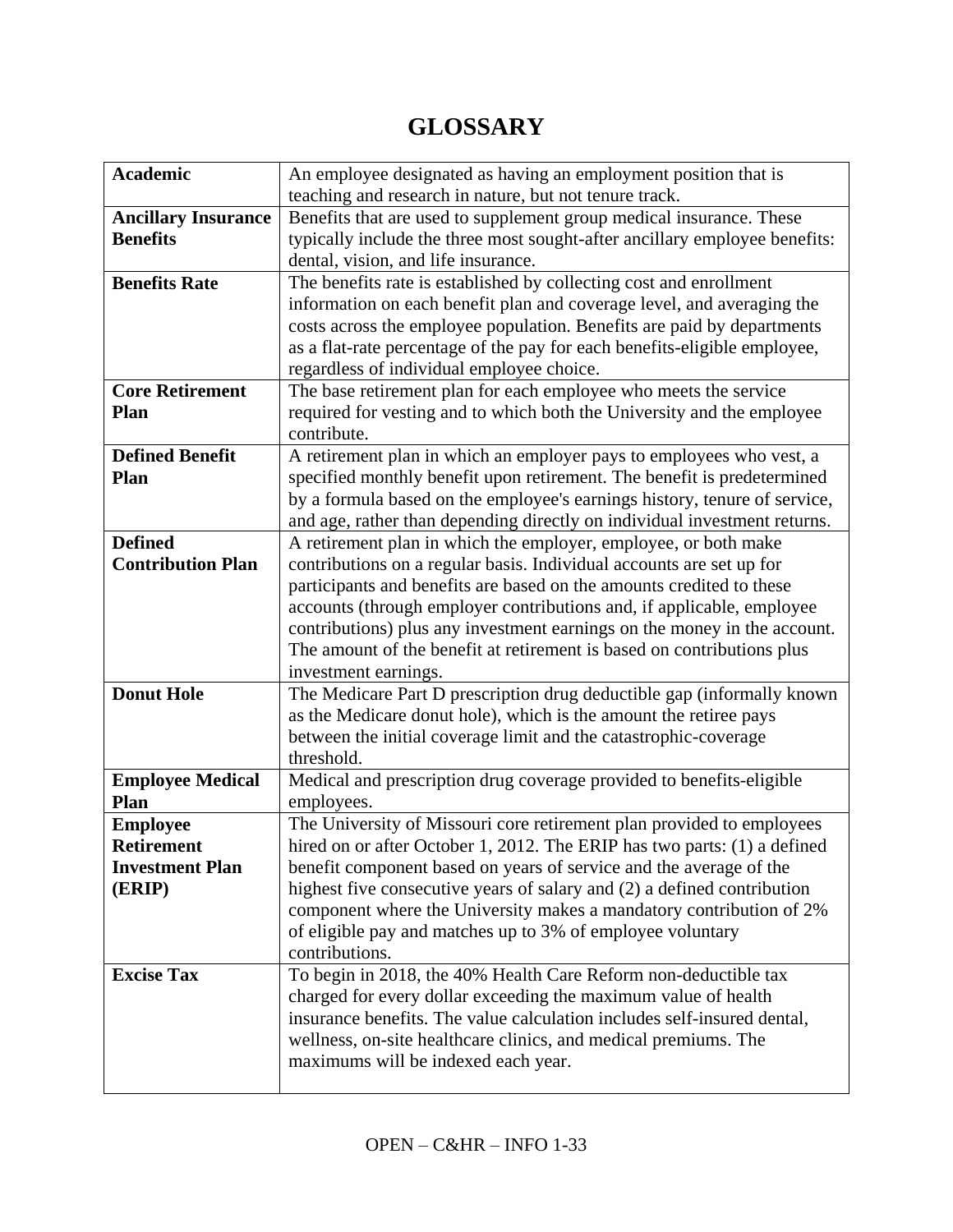| <b>Faculty</b>         | Typically those individuals whose initial assignments are made for the                         |
|------------------------|------------------------------------------------------------------------------------------------|
|                        | purpose of conducting instruction, research, or public service as a                            |
|                        | principal activity (or activities), and are in a tenured or tenure track                       |
|                        | position.                                                                                      |
| <b>GASB</b>            | Governmental Accounting Standards Board is the independent                                     |
|                        | organization that established standards of accounting and financial                            |
|                        | reporting for governmental entities. GASB Statement 45 is an accounting                        |
|                        | and financial reporting provision requiring government employers to                            |
|                        | measure and report the liabilities associated with other (than pension)                        |
|                        | post-employment benefits (or OPEB).                                                            |
| <b>Health Care</b>     | See Patient Protection and Affordable Care Act.                                                |
| <b>Reform</b>          |                                                                                                |
| <b>Health Savings</b>  | A tax-advantaged medical savings account available to those who are                            |
| <b>Account</b>         | enrolled in a high-deductible health plan (HDHP). The funds contributed                        |
|                        | to an account are not subject to federal income tax at the time of deposit,                    |
|                        | are not subject to income tax if used for qualified expenses, and                              |
|                        | accumulate year to year if not spent.                                                          |
| <b>Health Status</b>   | The health outcomes of a group of individuals, including the distribution                      |
|                        | of such outcomes within the group.                                                             |
| <b>Health Care</b>     | The organization of people, institutions, and resources to deliver                             |
| <b>System</b>          | healthcare services to meet the health needs of target populations. The                        |
|                        | University of Missouri Health Care System consists of six hospitals and                        |
|                        | numerous clinics.                                                                              |
| <b>Human Resource</b>  | Human Resource leadership from each of the four campuses, hospital,                            |
| Council                | and System who meet regularly to establish HR policy and direction.                            |
| <b>Leave Benefits</b>  | Time allowed for employees to take off work, paid or unpaid, for various                       |
|                        | reasons including vacation time, sick leave, personal leave, family                            |
|                        | medical leave, jury duty, military leave, and paid holidays.                                   |
| <b>Long Term</b>       | An insurance that provides income replacement if an employee                                   |
| <b>Disability</b>      | experiences a severe injury or illness lasting longer than 149 days. The                       |
|                        | University of Missouri's plan pays a 60% benefit once approved at no                           |
|                        | premium cost to the employee and offers an employee buy-up option.                             |
| <b>Medical Premium</b> | The cost of health insurance shared by the employee and the University.                        |
| <b>Medicare</b>        | A type of Medicare health plan offered by private insurance companies                          |
| <b>Advantage Plans</b> | that contract with Medicare to provide beneficiaries with all their Part A                     |
|                        | and Part B benefits. Medicare Advantage Plans include Health                                   |
|                        | Maintenance Organizations, Preferred Provider Organizations, Private                           |
|                        | Fee-for-Service Plans, Special Needs Plans, and Medicare Medical                               |
|                        | Savings Account Plans. If a retiree is enrolled in a Medicare Advantage                        |
|                        | Plan, Medicare services are covered through the plan and are not paid for                      |
|                        | under original Medicare.                                                                       |
| <b>Medicare Part A</b> | Medicare hospital insurance that pays for inpatient hospital stays, care in                    |
|                        | a skilled nursing facility, hospice care, and some home health care.                           |
| <b>Medicare Part B</b> | Medicare coverage helps pay for physician services, medical supplies,                          |
| <b>Medicare Part C</b> | and other outpatient services not paid for by Medicare Part A<br>See Medicare Advantage Plans. |
|                        |                                                                                                |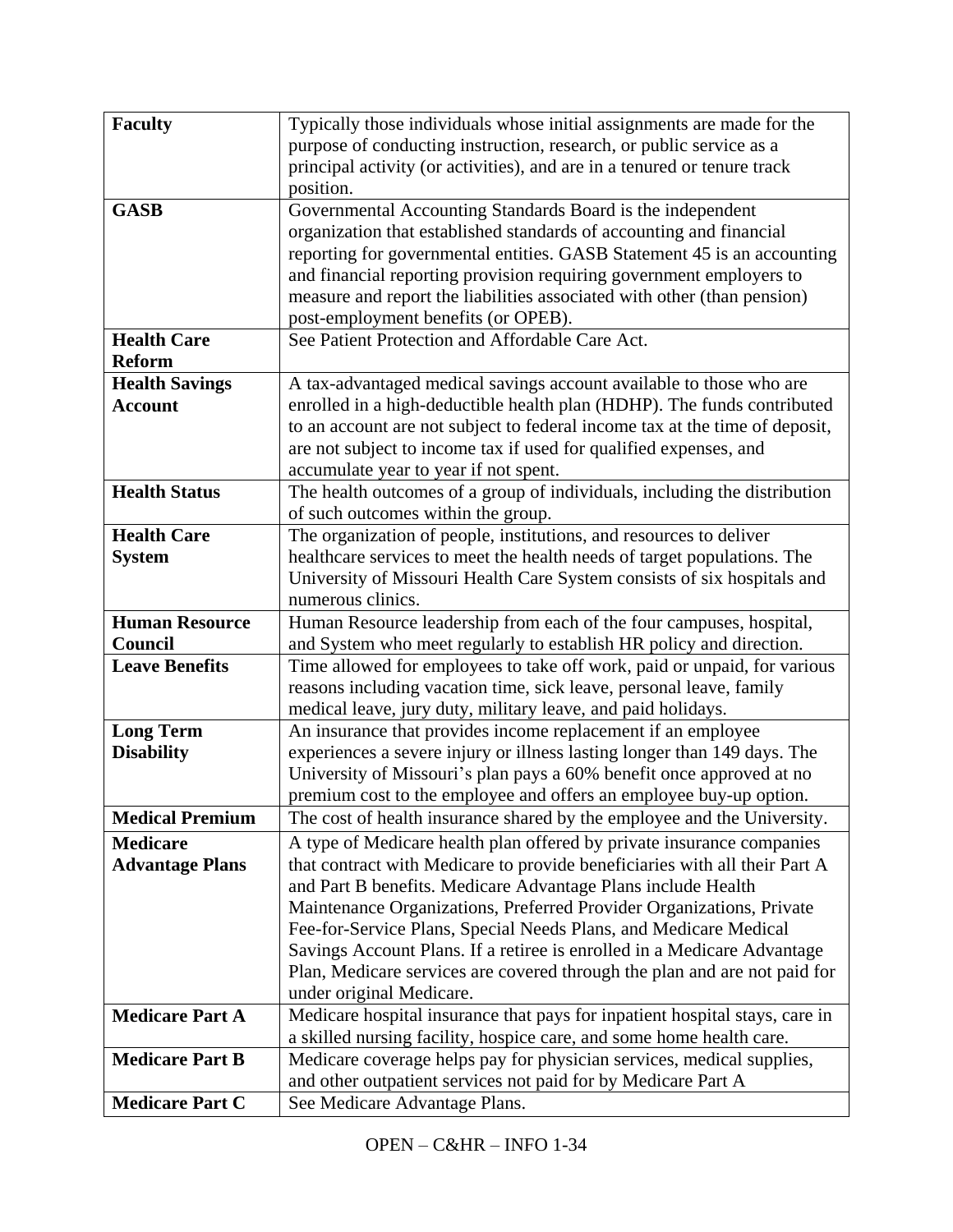| <b>Medicare</b>           | Also referred to as Medigap insurance, sold by private insurance                   |
|---------------------------|------------------------------------------------------------------------------------|
| <b>Supplement</b>         | companies that can help pay some or all of the healthcare costs that               |
|                           | original Medicare does not cover, like co-payments, co-insurance, and              |
|                           | deductibles.                                                                       |
|                           |                                                                                    |
|                           | Some Medigap policies also offer coverage for services that original               |
|                           | Medicare does not cover, such as medical care for travel outside the U.S.          |
|                           | If a member has original Medicare and buys a Medigap policy, Medicare              |
|                           | will pay its share of the Medicare-approved amount for covered                     |
|                           | healthcare costs then the Medigap policy pays its share.                           |
| <b>Other Post-</b>        | The future liability for medical benefits that an employer offers to               |
| <b>Employment</b>         | retirees. The cost of these benefits is financed by an employer on a "pay-         |
| <b>Benefits (OPEB)</b>    | as-you-go" basis, rather than being advance-funded. At the University,             |
|                           | OPEB represents the future liability for retiree medical insurance.                |
| <b>Patient Protection</b> | Patient Protection and Affordable Care Act commonly called the                     |
| and Affordable            | Affordable Care Act or Health Care Reform is a federal law as of 2010.             |
| <b>Care Act (PPACA)</b>   | The PPACA has a stated goal of increasing the quality and affordability            |
|                           | of health insurance, lowering the uninsured rate by expanding public and           |
|                           |                                                                                    |
|                           | private insurance coverage, and reducing costs of health care for                  |
|                           | individuals. PPACA includes both an individual mandate to purchase                 |
|                           | healthcare coverage and an employer mandate to provide coverage to                 |
|                           | employees who work on average 30 hours or more per week over a                     |
|                           | designated measurement period.                                                     |
| <b>Preferred Provider</b> | A type of health plan that contracts with medical providers, such as               |
| Organization              | hospitals and doctors, to create a network of participating providers.             |
| (PPO)                     | Members share in the cost of services but pay less because these                   |
|                           | providers have discounts.                                                          |
| <b>Premium Cost</b>       | The term used to describe the employer and employee contributions to               |
| <b>Sharing</b>            | insurance plans.                                                                   |
| <b>Retiree Medical</b>    | The University's medical and prescription drug coverage provided to                |
| <b>Plan</b>               | eligible retirees. Retirees under age 65 (or non-Medicare eligible) may            |
|                           | elect to continue participating in the myChoice Health Plan or myOptions           |
|                           | Health Plan. Once a retiree becomes Medicare eligible (generally age 65)           |
|                           | or retires at age 65 or older, they may elect to continue to participate in        |
|                           | the <i>my</i> Options Health Plan or <i>my</i> Retiree Health Plan with or without |
|                           | Prescription Drug Coverage.                                                        |
| <b>Retirement Staff</b>   | Committee established as part of the Retirement Plan to interpret and              |
| <b>Benefits Committee</b> | advise administration on the plan, and hear appeals. Also reviews and              |
| (RSBC)                    | recommends other benefits.                                                         |
| Retirement,               | The University of Missouri core retirement plan provided to employees              |
| <b>Disability and</b>     | who were hired prior to October 1, 2012. This plan is a defined benefit            |
| <b>Death Plan</b>         | "pension plan" that provides a benefit to qualified retirees based on years        |
|                           | of service, average of highest five consecutive years salary based on a            |
|                           | multiplier of 2.2%                                                                 |
| <b>Staff</b>              | Non-teaching/academic employees that range from hourly to salary.                  |